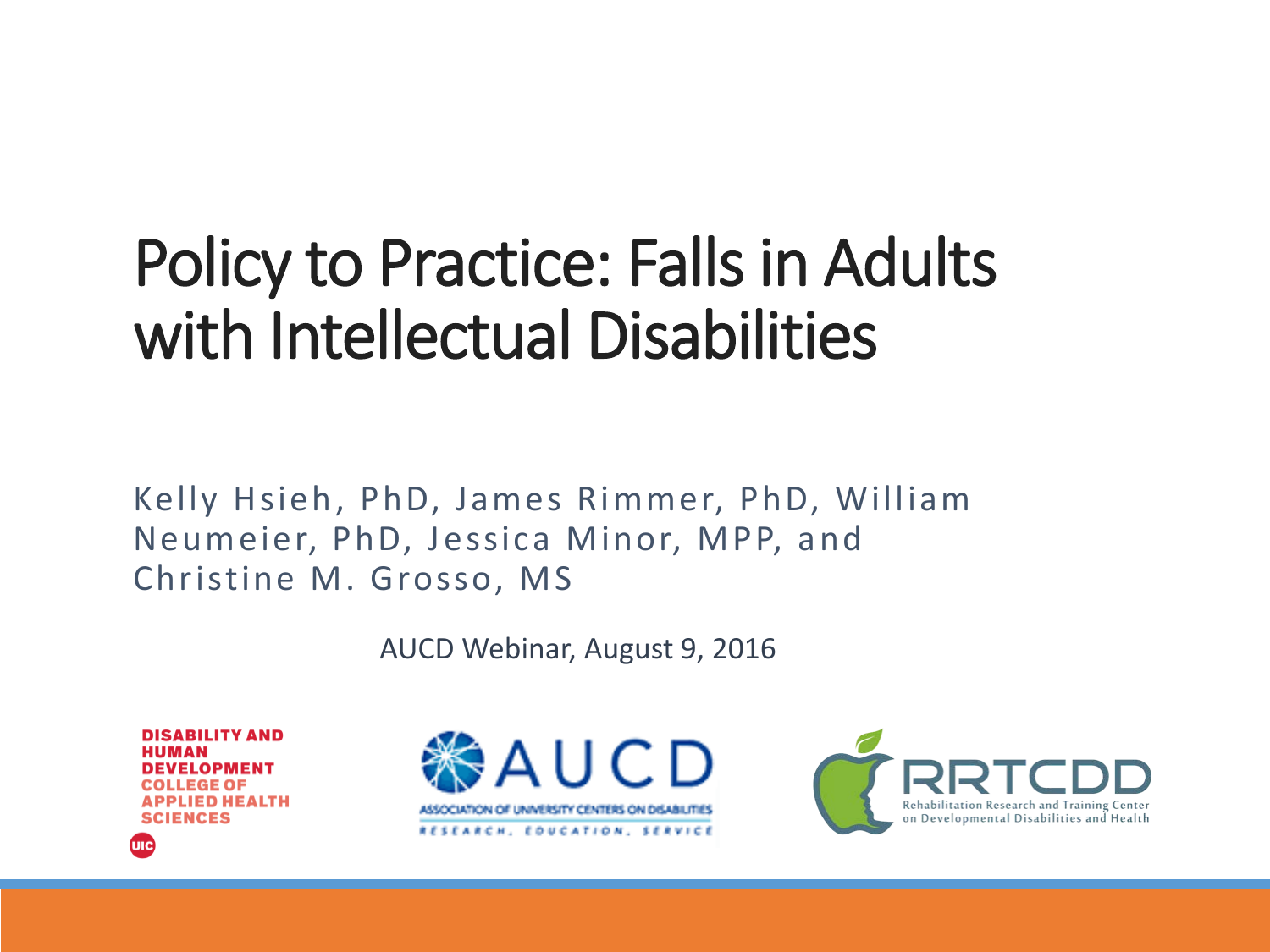### **Outline**

- **Prevalence of falls**
- **Risk factors for falls**
- **Evidence-based fall intervention programs**
- **Practical applications**
- **Policy recommendations**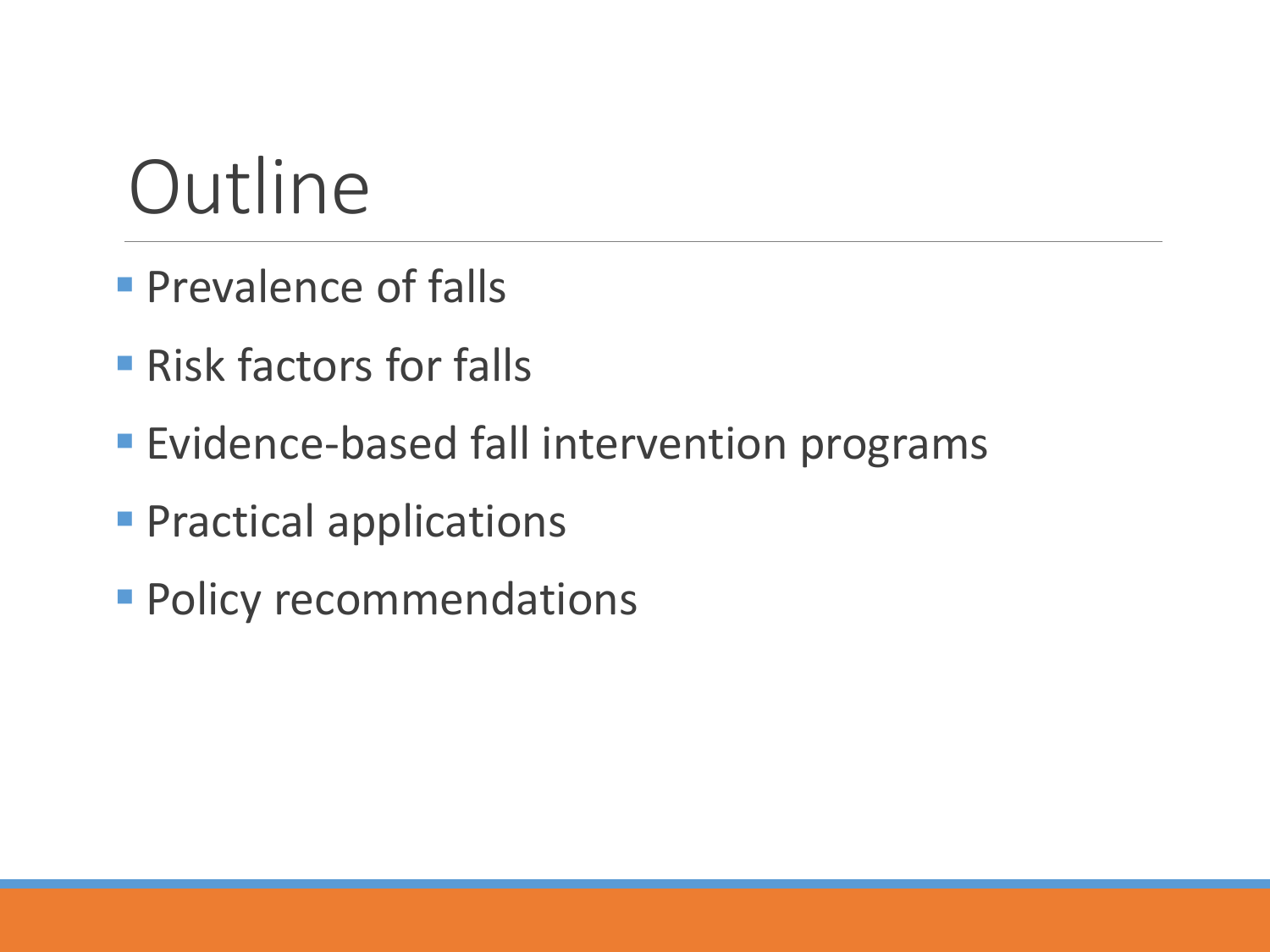# What is a fall?

- **Definition of a fall varies across studies**
- **Commonly used:** 
	- "An unexpected event in which the participant comes to rest on the ground, floor, or lower level." (Lamb et al., 2005)
	- "A sudden unintentional change in position causing an individual to land at a lower level, on an object, the floor, or the ground, other than a consequence of a sudden onset of paralysis, epileptic seizure, or overwhelming external forces." (Tinetti et al., 1997)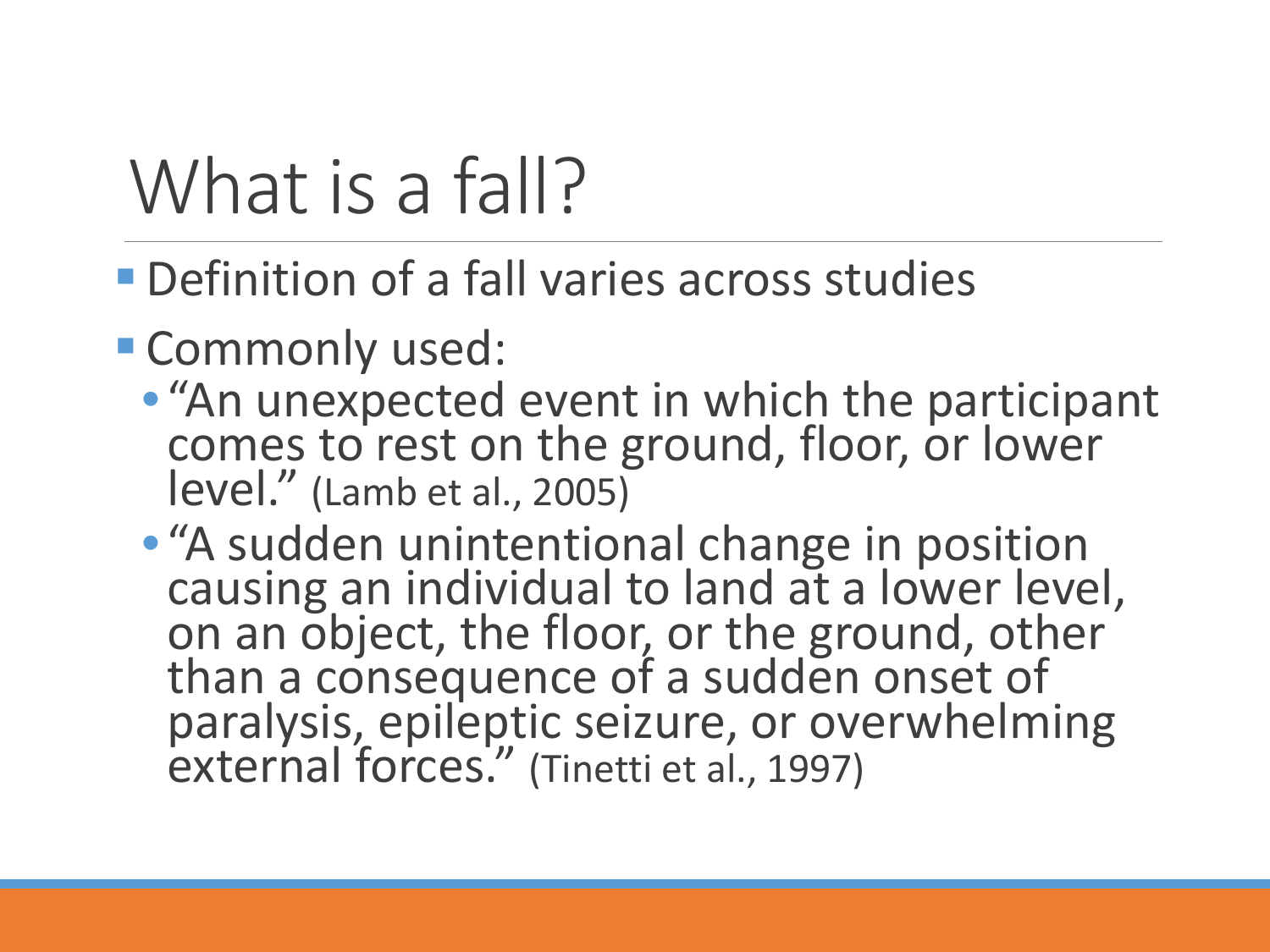# Types of Falls and Definition

Recurrent (Repeat) Falls

**2** or more falls in a set time frame

Frequent fallers

**Fallers who have 2 or more falls in a set time frame** 

Injurious Falls

- **Falls that require medical attention** 
	- Ranges from cuts, fracture, contusions, or head/spinal cord injury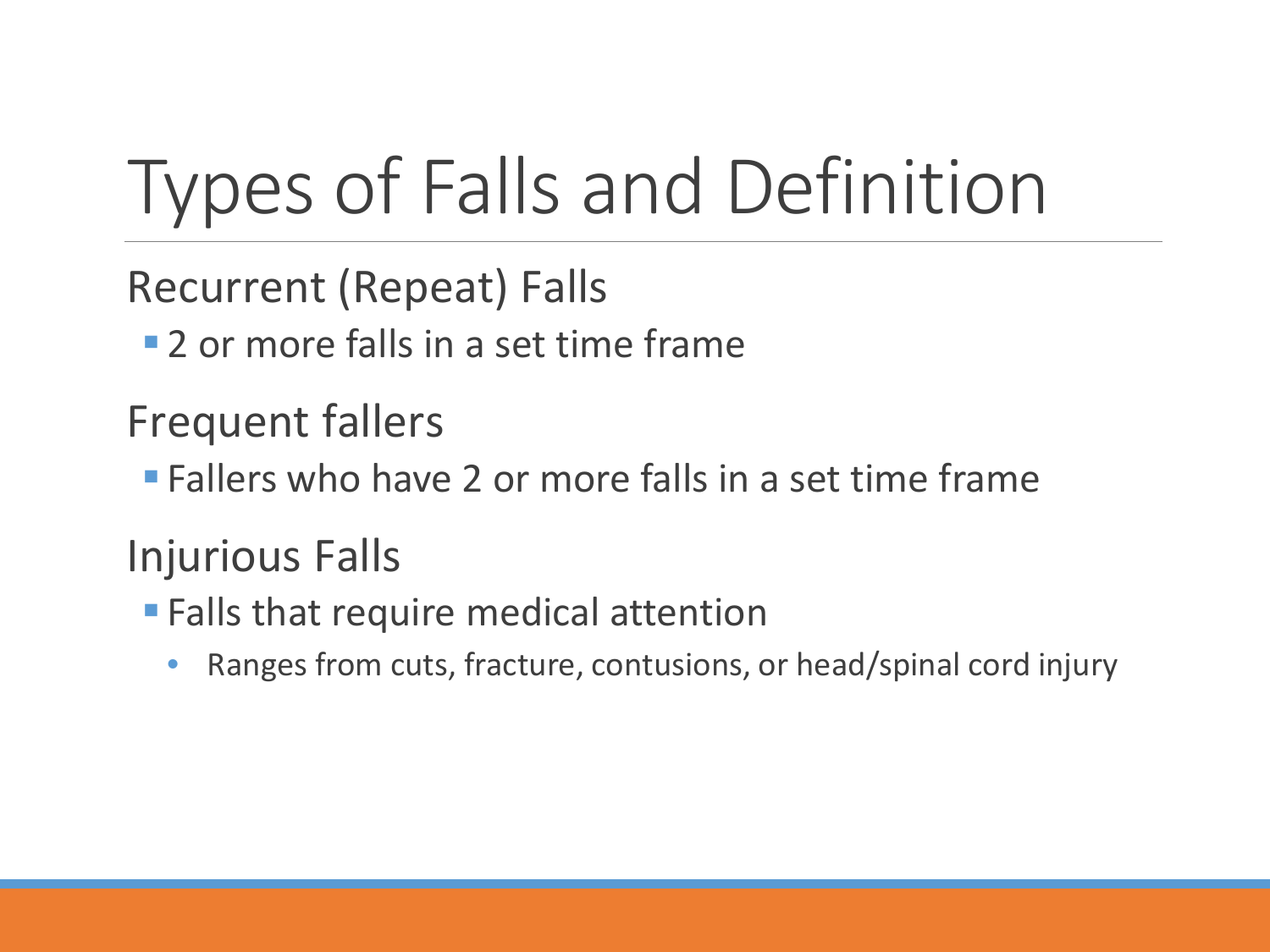# Falls among Adults with ID

- 50-60% of injuries reported in people with ID are due to falls (Hsieh et al., 2001; Sherrard et al., 2004)
- **Injury-related visits to ED and hospital admissions in** persons with ID are primarily due to falls (Wang et al., 2002)
- **Injury due to falls represents one of the leading causes of** liability claims against group homes and other care providers (Tidelksaar, 2007)
- 1.7-3.3 times higher in fractures than the general population and falls are the most common cause (Tannenbaum et al 1989; Lohiya et al. 1999)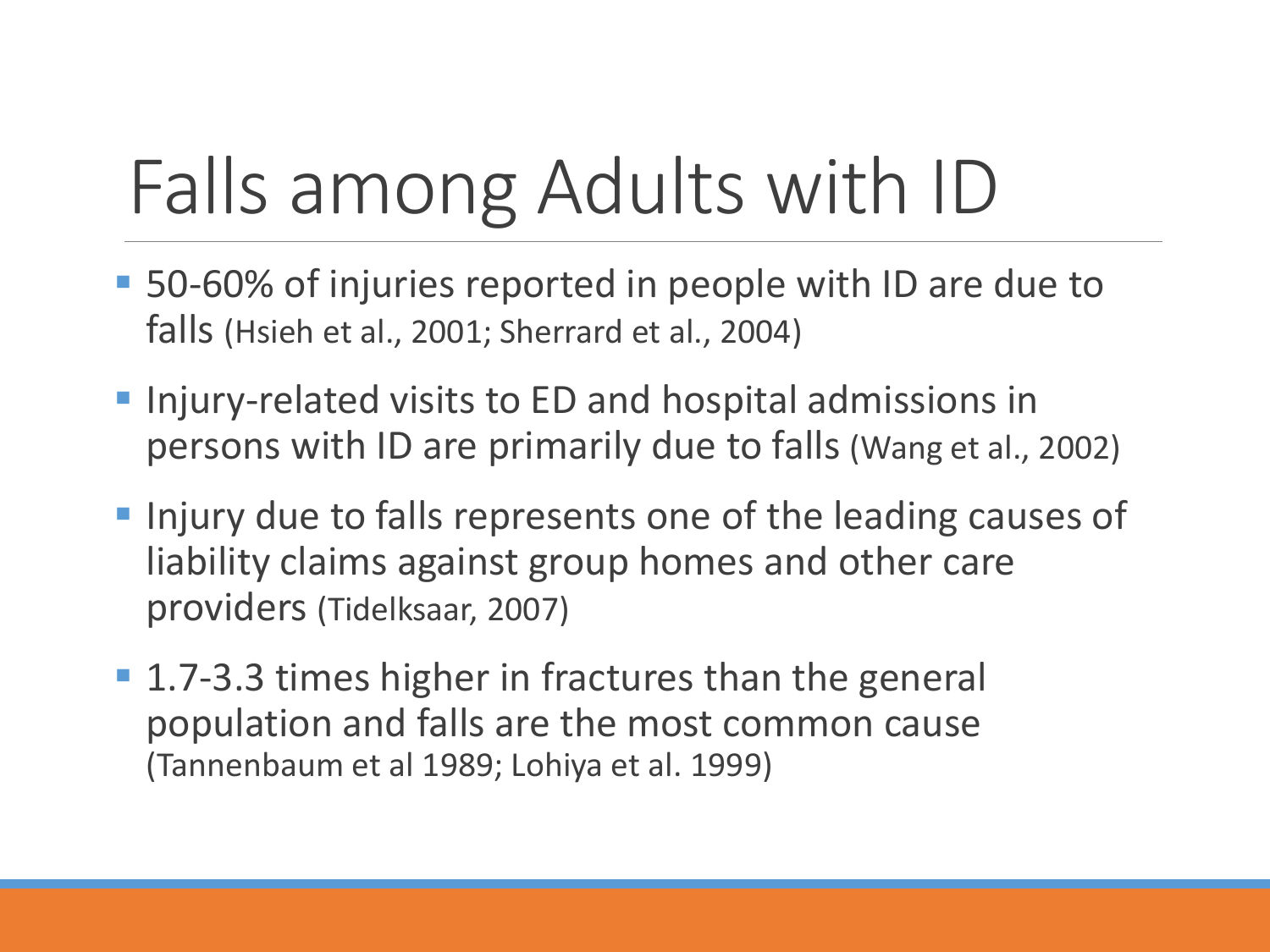# Falls among Adults with ID (continued)

- **Higher rates of osteoporosis, vitamin D** deficiency, poor nutrition and sedentary lifestyle increase risk of injury following a fall (Schrager, 2006; Vanlint & Nugent, 2006; Robertson et al, 2000)
- 5-22% of injurious falls are serious.
- Most studies on falls conducted in residential settings with small samples.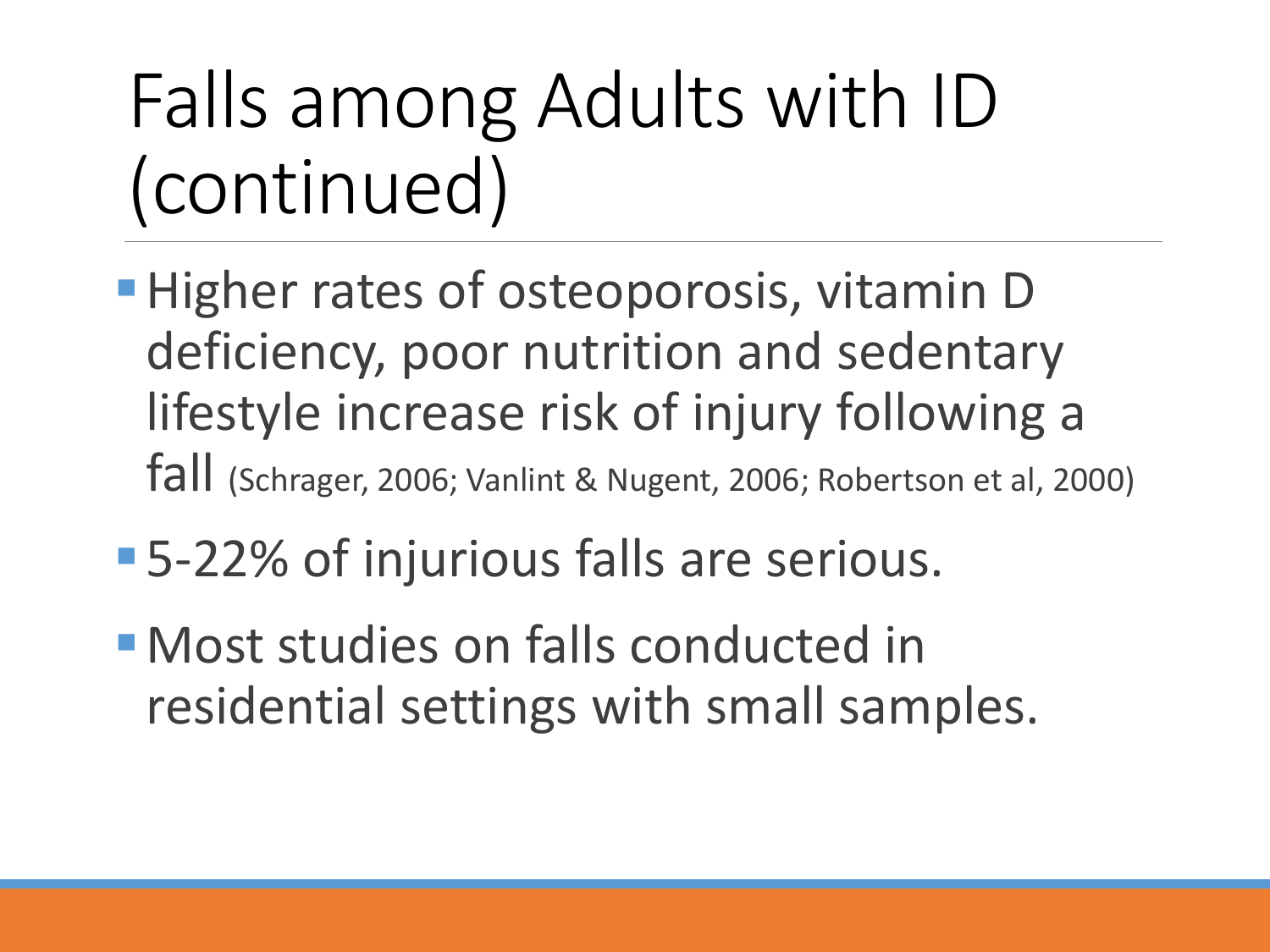# Results of Baseline Data from the Longitudinal Health and Intellectual Disability Study (LHIDS)

Hsieh K, Rimmer J, Heller T. (2012). Prevalence of falls and risk factors in adults with intellectual disability. *American Journal on Intellectual and Developmental Disabilities,* 117(6), 442-454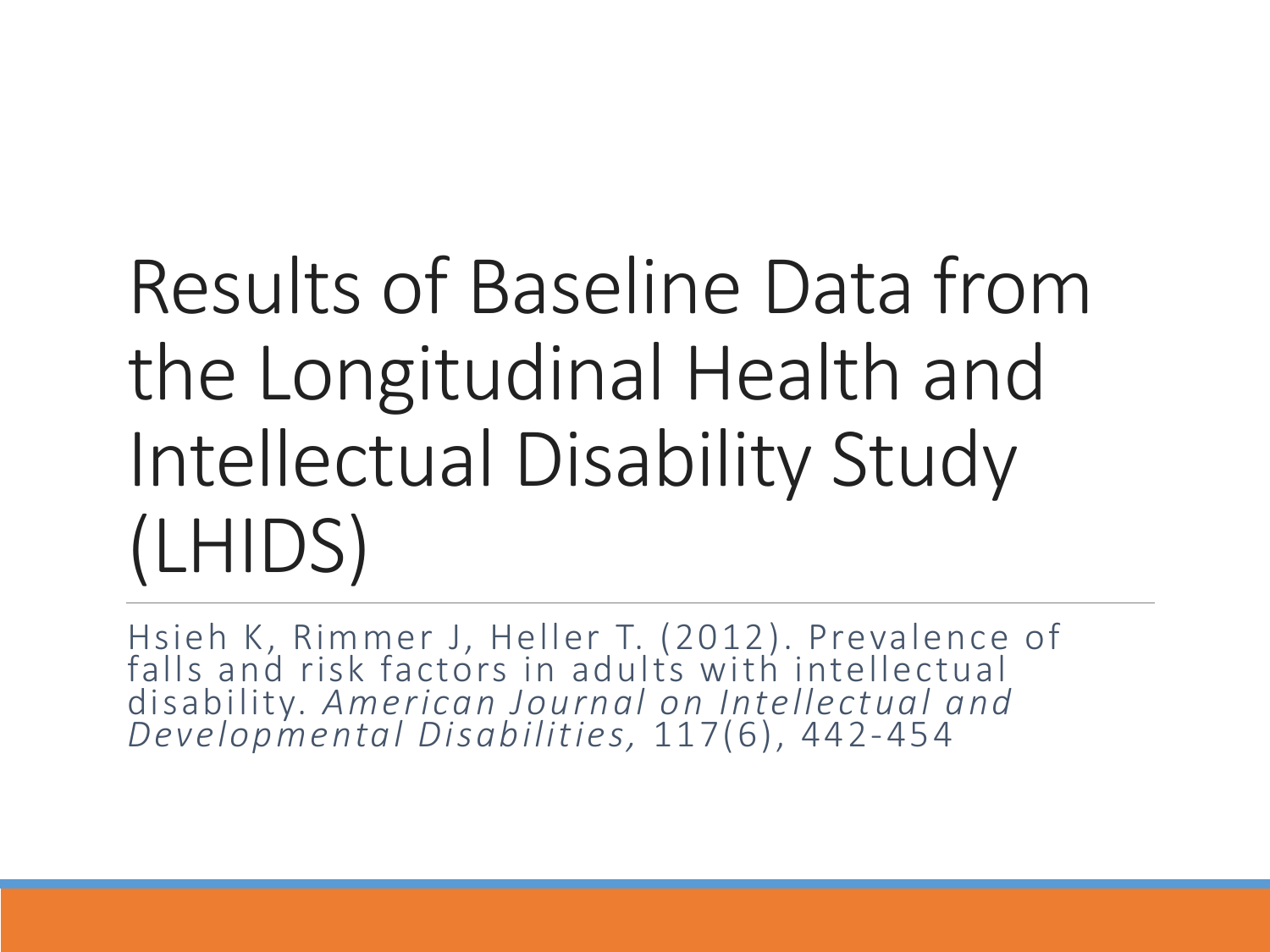# Survey Question of Falls in LHIDS

**How many falls has the person with ID** experienced in the past 12 months?

(A fall is a sudden unintentional change in position causing an individual to land at a lower level, on an object, the floor, or the ground, other than a consequence of a sudden onset of paralysis, epileptic seizure, or overwhelming external forces.)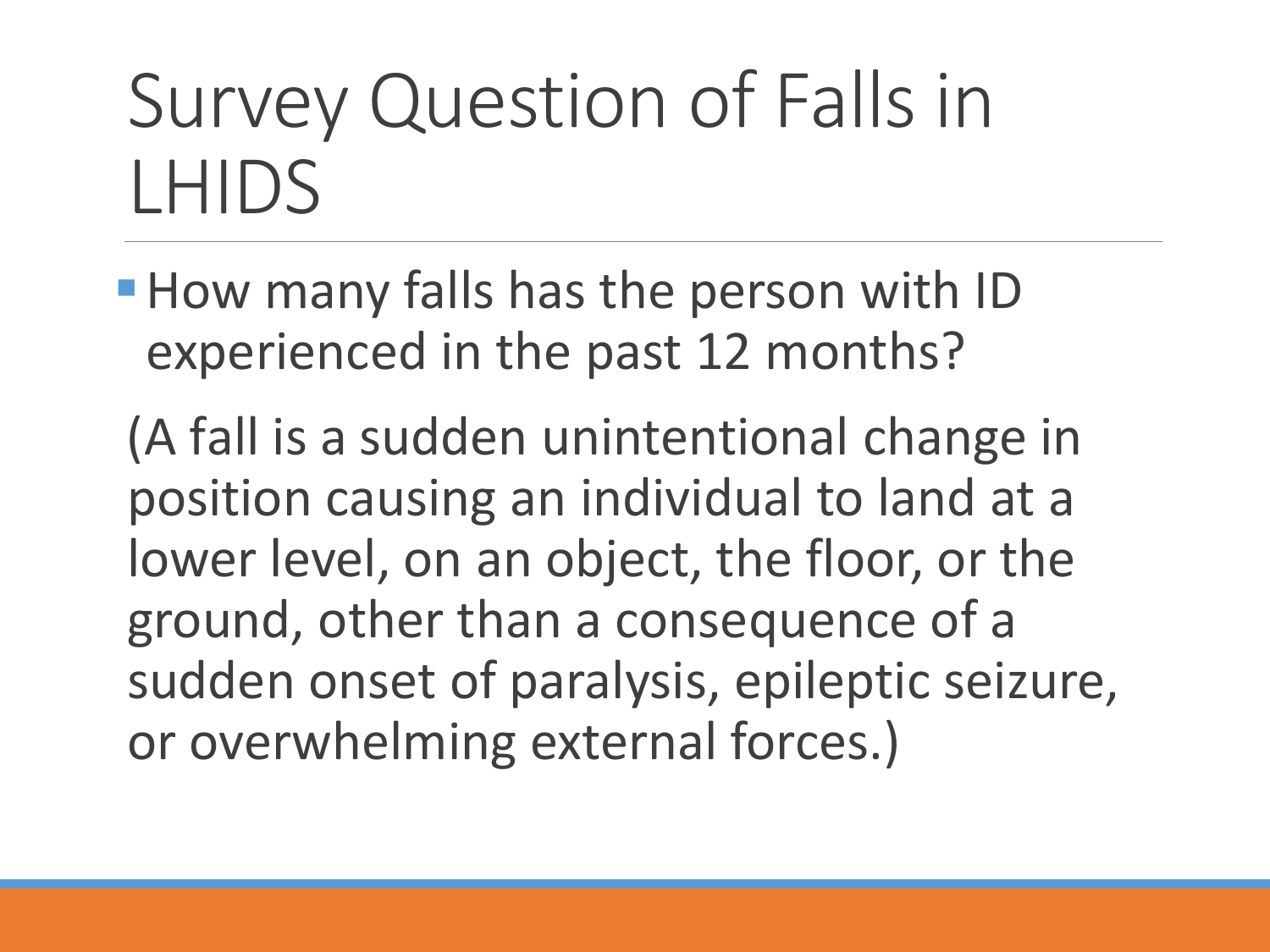#### Prevalence of Falls: LHIDS vs. General Population



Source: Verma et al. Falls and fall-related injuries among community-dwelling adults in the United States.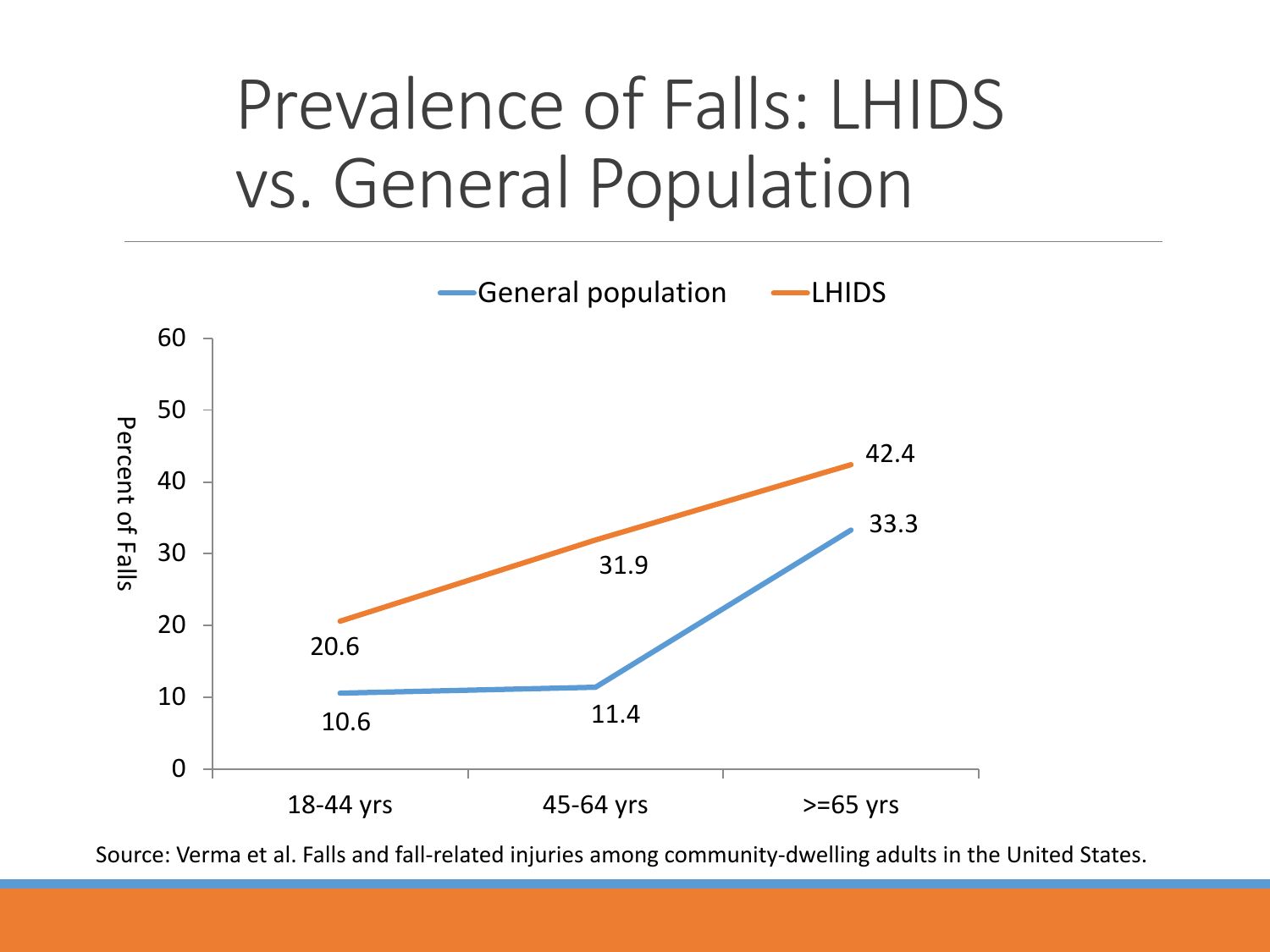### Fallers and Recurrent Falls



Number of Falls in the Past 12 Months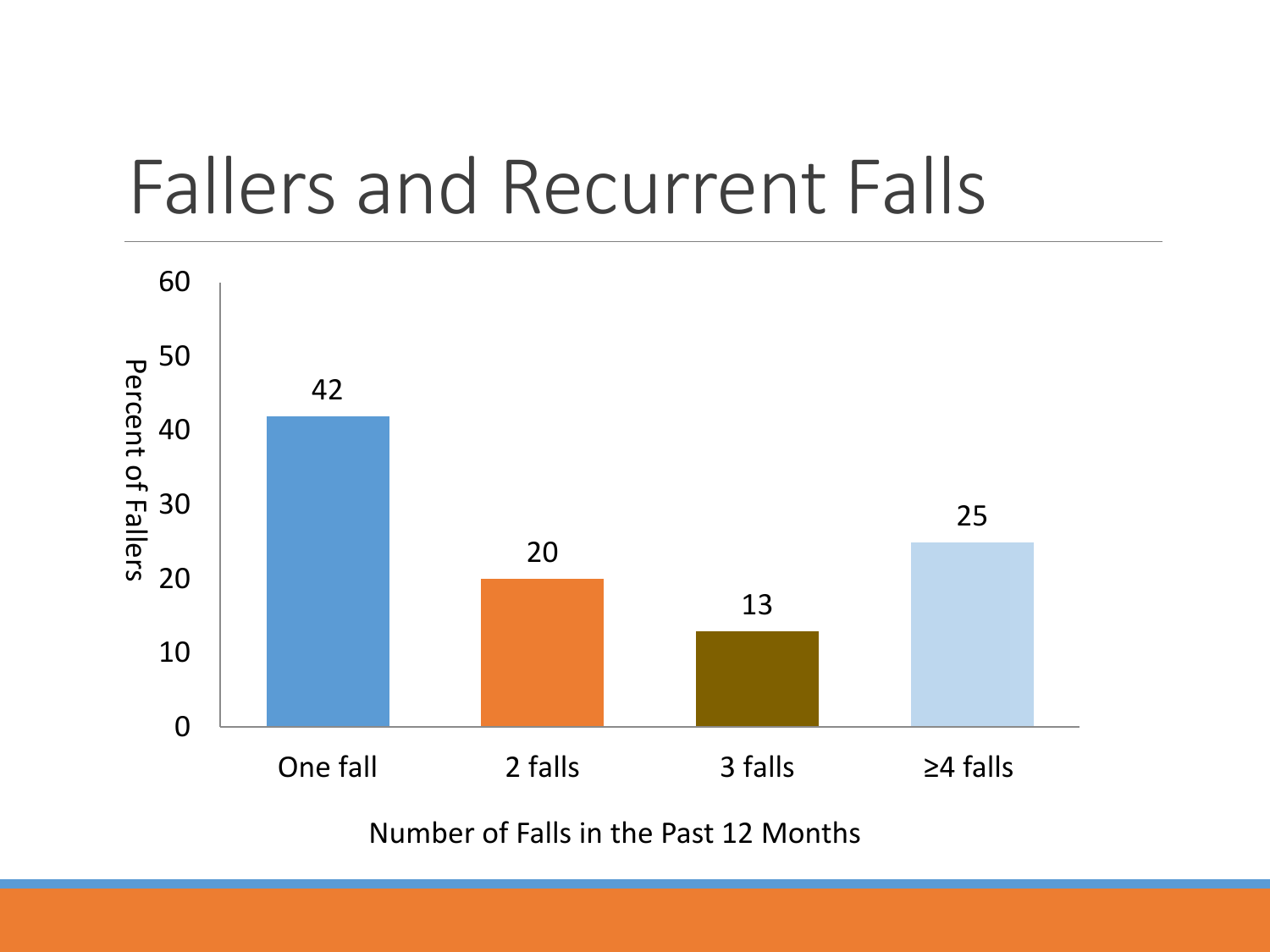### Fallers Required Medical Care

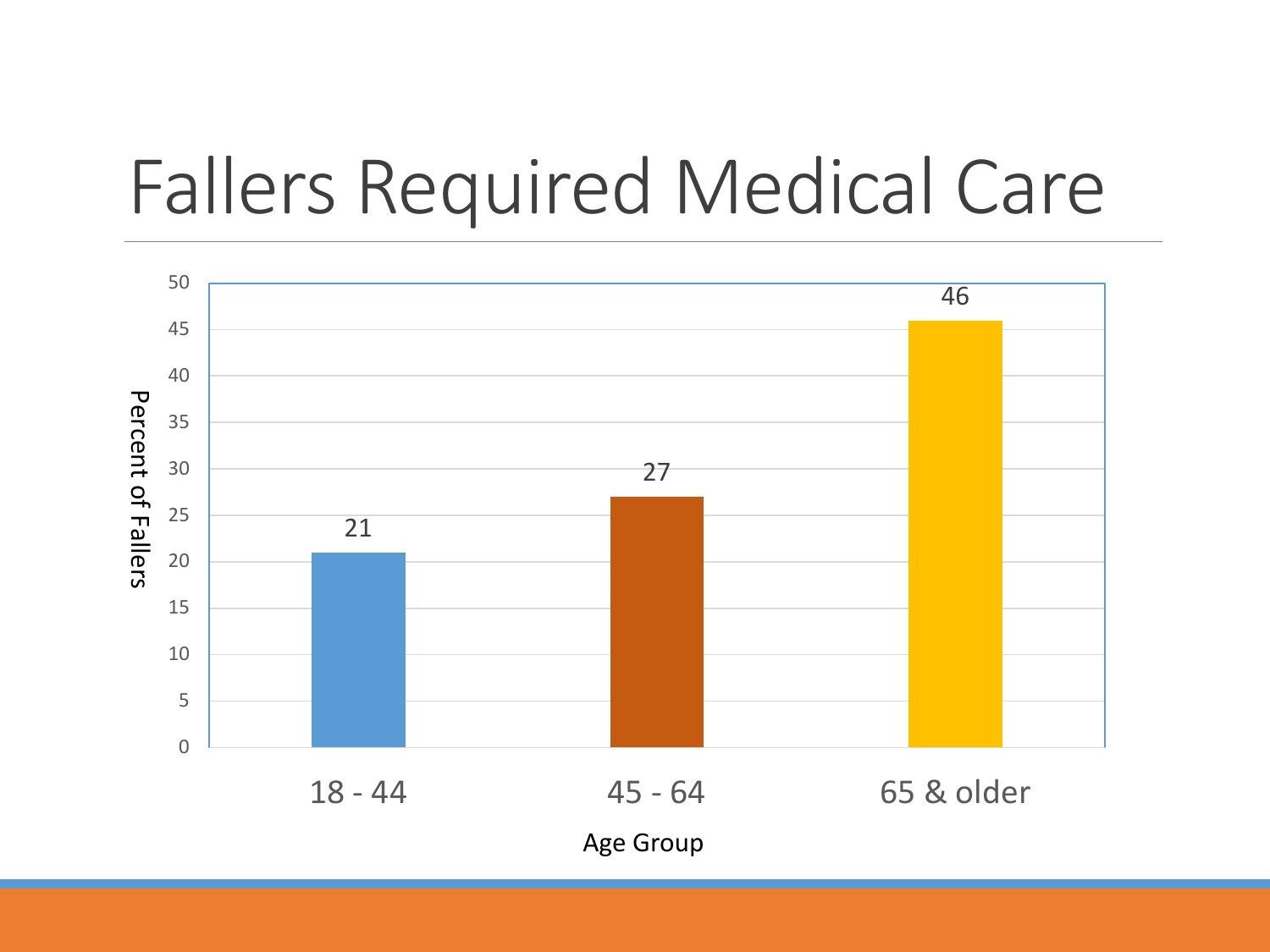### Prevalence of Falls by Age Group & Sex

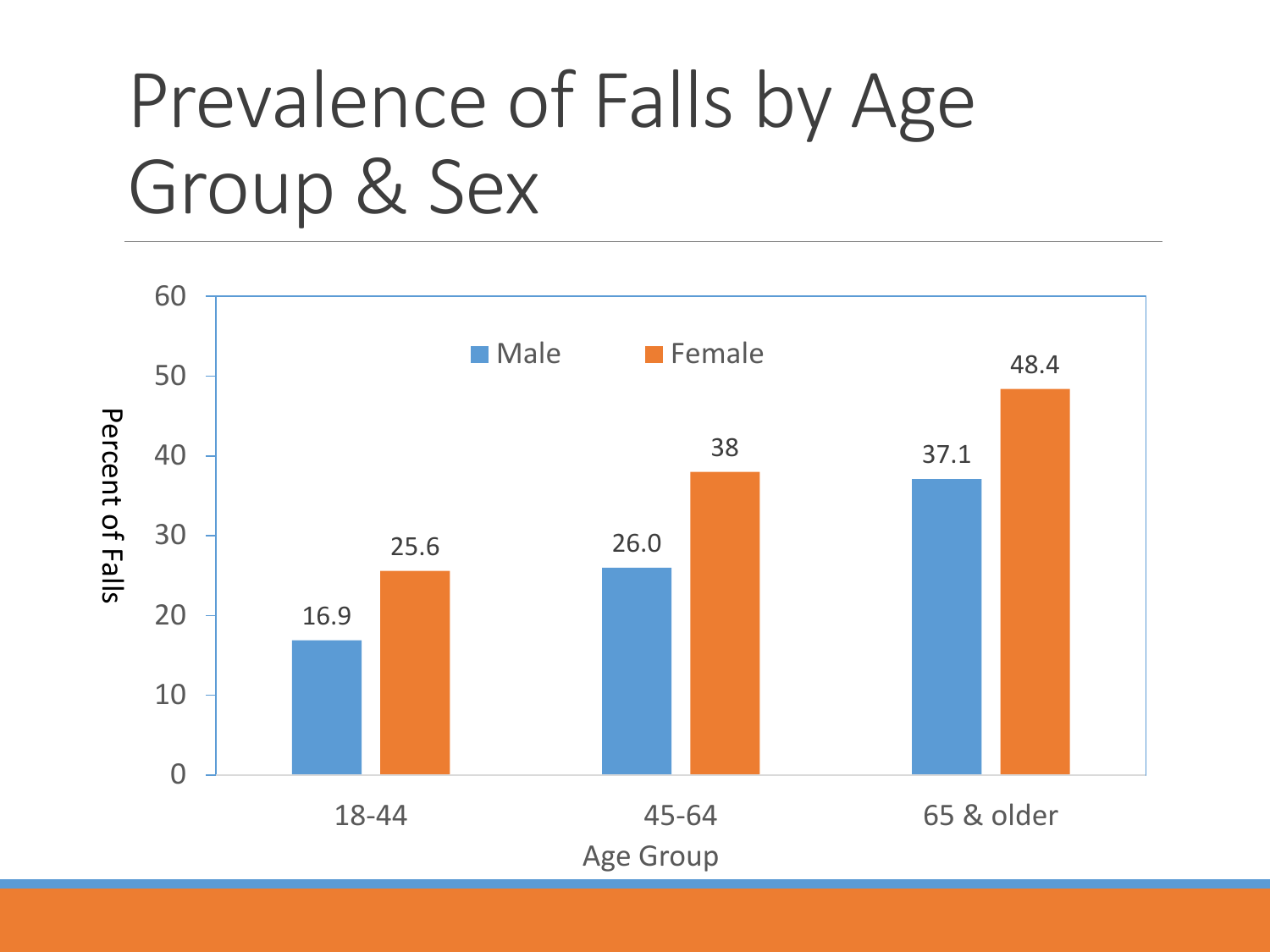# Prevalence of Falls by Diagnosis

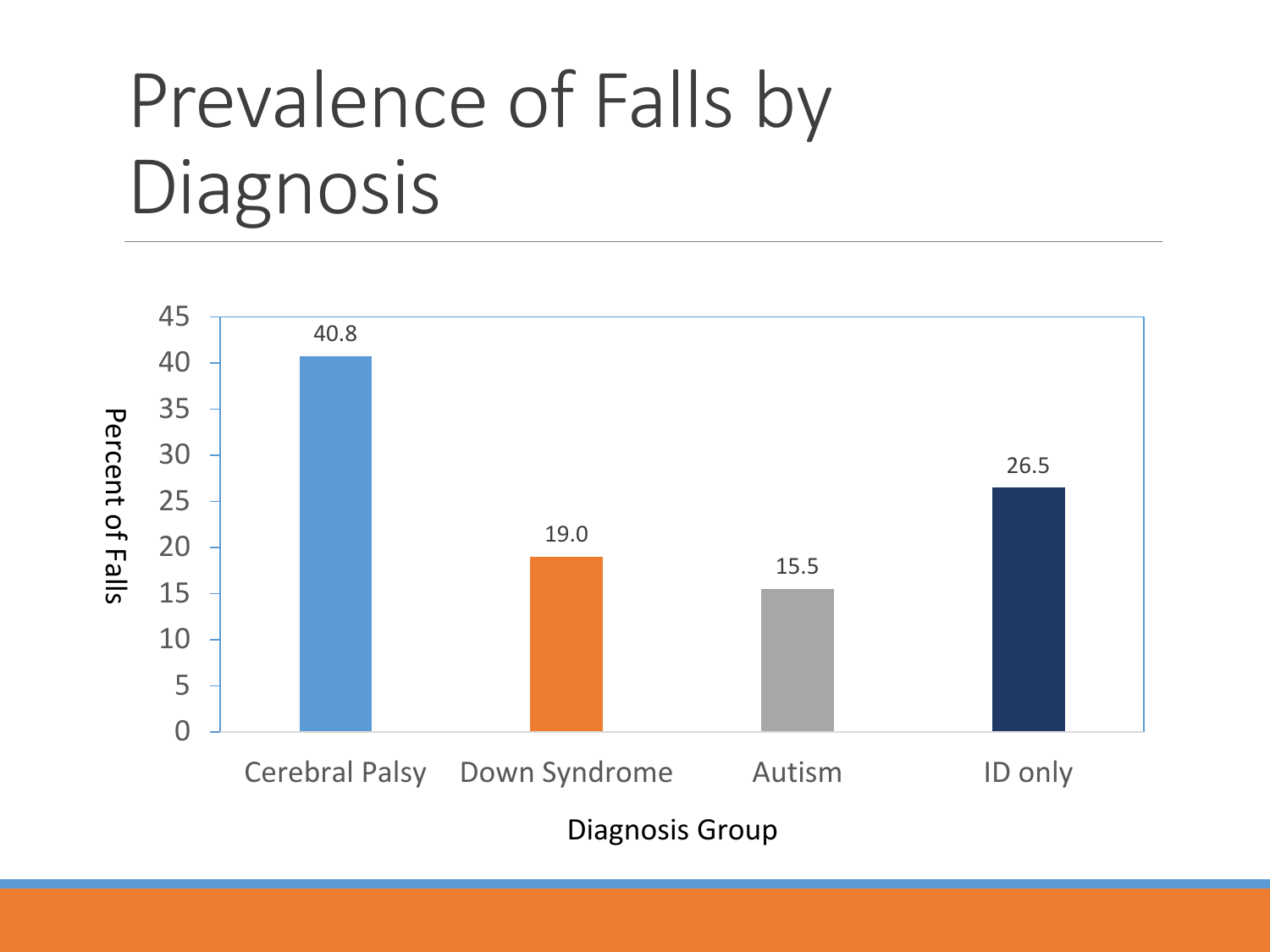# Multivariate Logistic Regression: Final Model

Outcome = occurrence of falls in the past 12 months

Independent variables: **Demographic Factors** (age, sex, level of ID, cerebral palsy, Down syndrome), **Medical Factors** (chronic health conditions, functional limitations), & **Physical Activity Factors** (Special Olympics participation)

Significant risk factors:

| Full Sample ( $N = 1,515$ )                                                                                                                                                                                                                                                                      | Sample without seizure $\overline{N}$ =<br>1,225)                                                                                                                                                                                                                                                                                          |
|--------------------------------------------------------------------------------------------------------------------------------------------------------------------------------------------------------------------------------------------------------------------------------------------------|--------------------------------------------------------------------------------------------------------------------------------------------------------------------------------------------------------------------------------------------------------------------------------------------------------------------------------------------|
| $\checkmark$ Female (OR = 1.44) $\checkmark$<br>Arthritis (OR = $1.75$ )<br>$\checkmark$ Seizure disorder (OR = 1.94)<br>$\checkmark$ Use of walking aids (OR = 2.89) <sub>k</sub><br>$\checkmark$ Difficulty lifting/carrying > 10 lb<br>$(OR = 1.94)$<br>$\checkmark$ Polypharmacy (OR = 1.78) | $\sqrt{}$ Female (OR = 1.44)<br>$\checkmark$ Level of ID (OR = 1.30)<br>Arthritis (OR = $1.83$ )<br>$\checkmark$ Heart condition (OR = 1.97)<br>$\checkmark$ Back pain (OR = 2.01)<br>$\checkmark$ Urinary incontinence (OR = 2.06)<br>$\sqrt{ }$ Use of walking aids (OR = 3.0)<br>$\checkmark$ Difficulty walking 3 blocks (OR =<br>2.12 |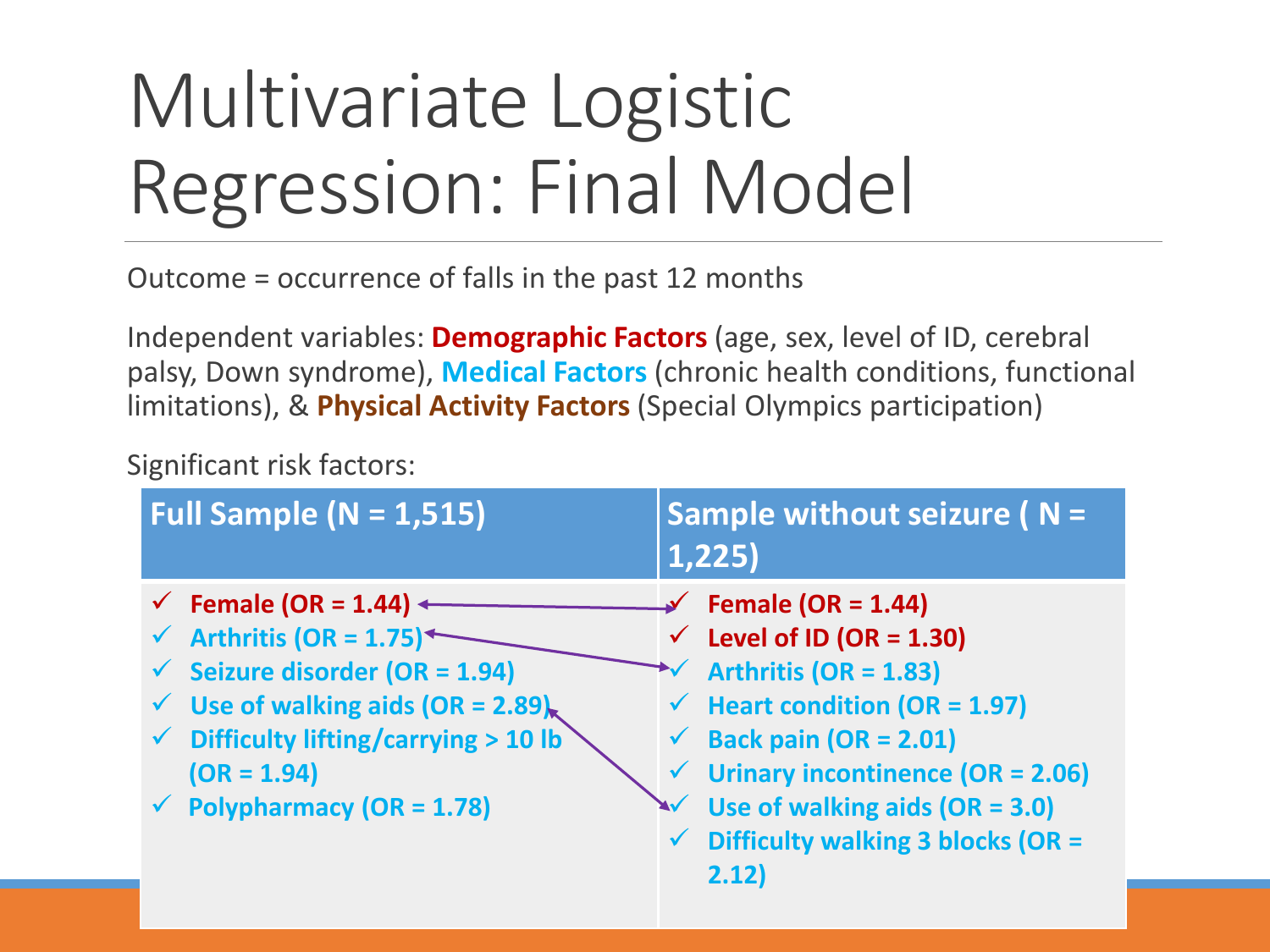#### Risk Factors of Falls Among Adults with ID Living in the Community

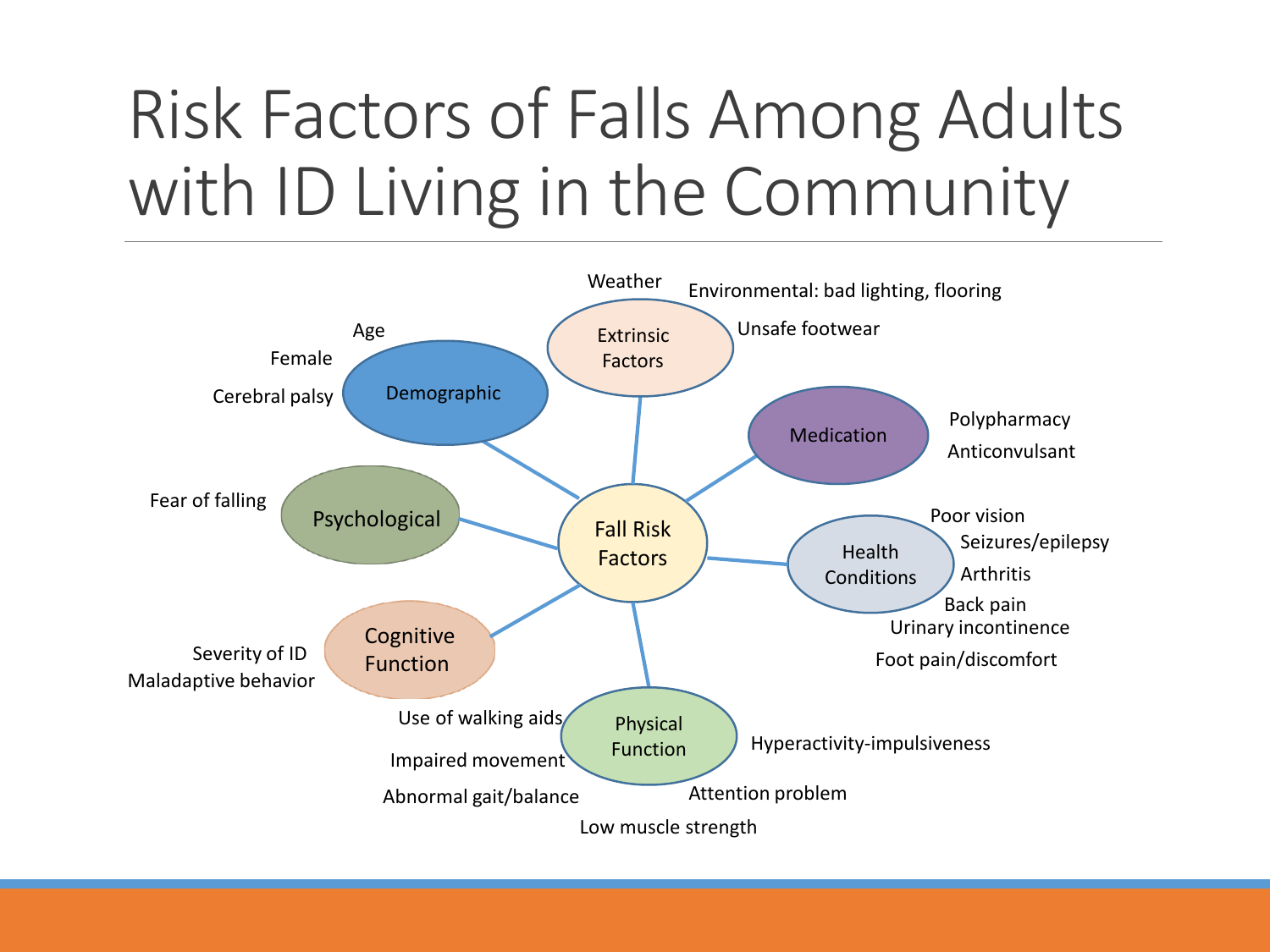# Practical Applications

James Rimmer, Ph.D., and William Neumeier, PhD

University of Alabama at Birmingham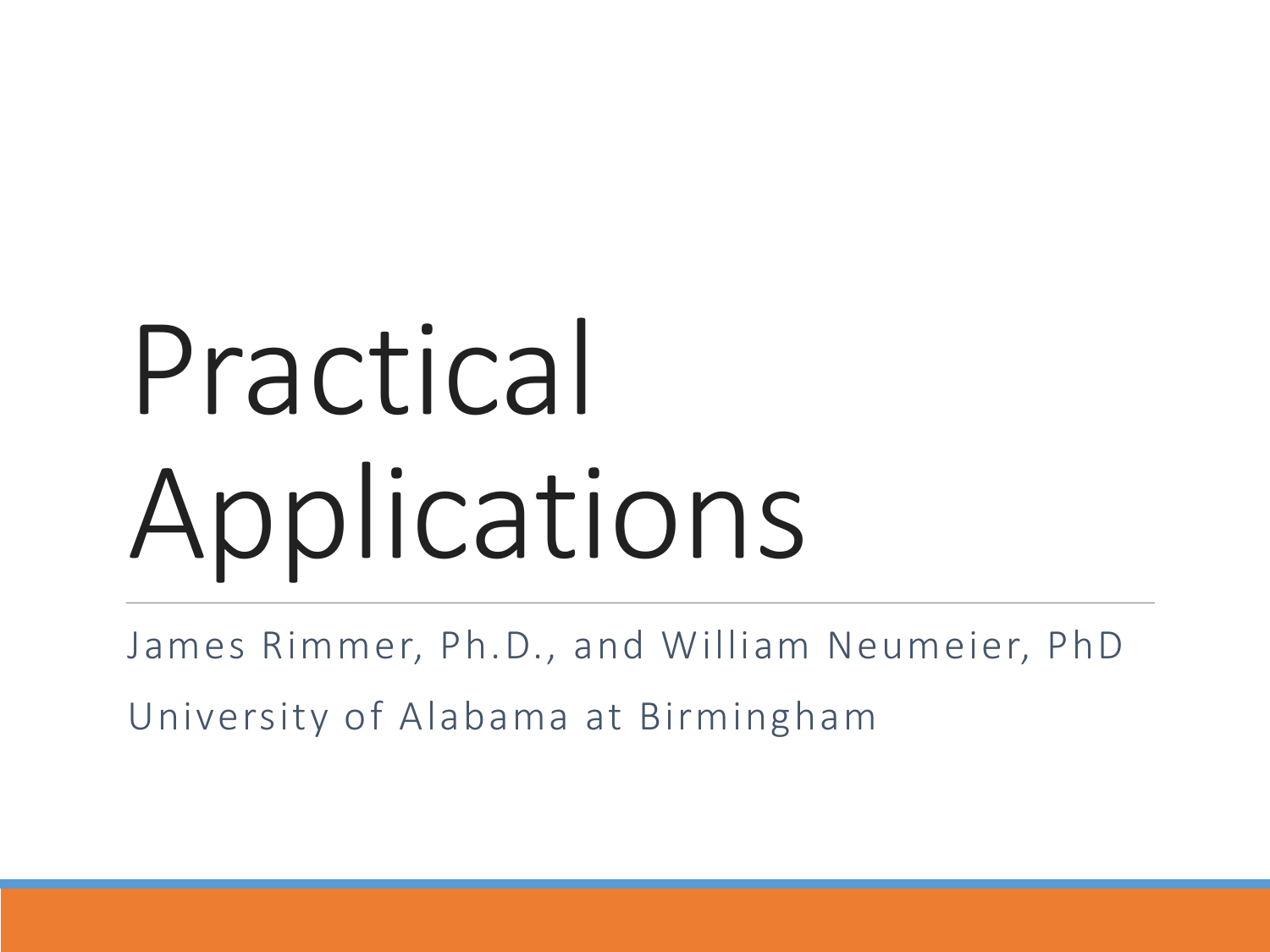

Fig. 2. Conceptual model of balance and gait capacities during the lifespan of persons with ID and controls. Independent walking is an example of a motor milestone which is reached at higher age in ID than in controls.

Enkelaar, L., et al. (2012). A review of balance and gait capacities in relation to falls in persons with intellectual disability, Research in Developmental Disabilities, 33(1), 291–306.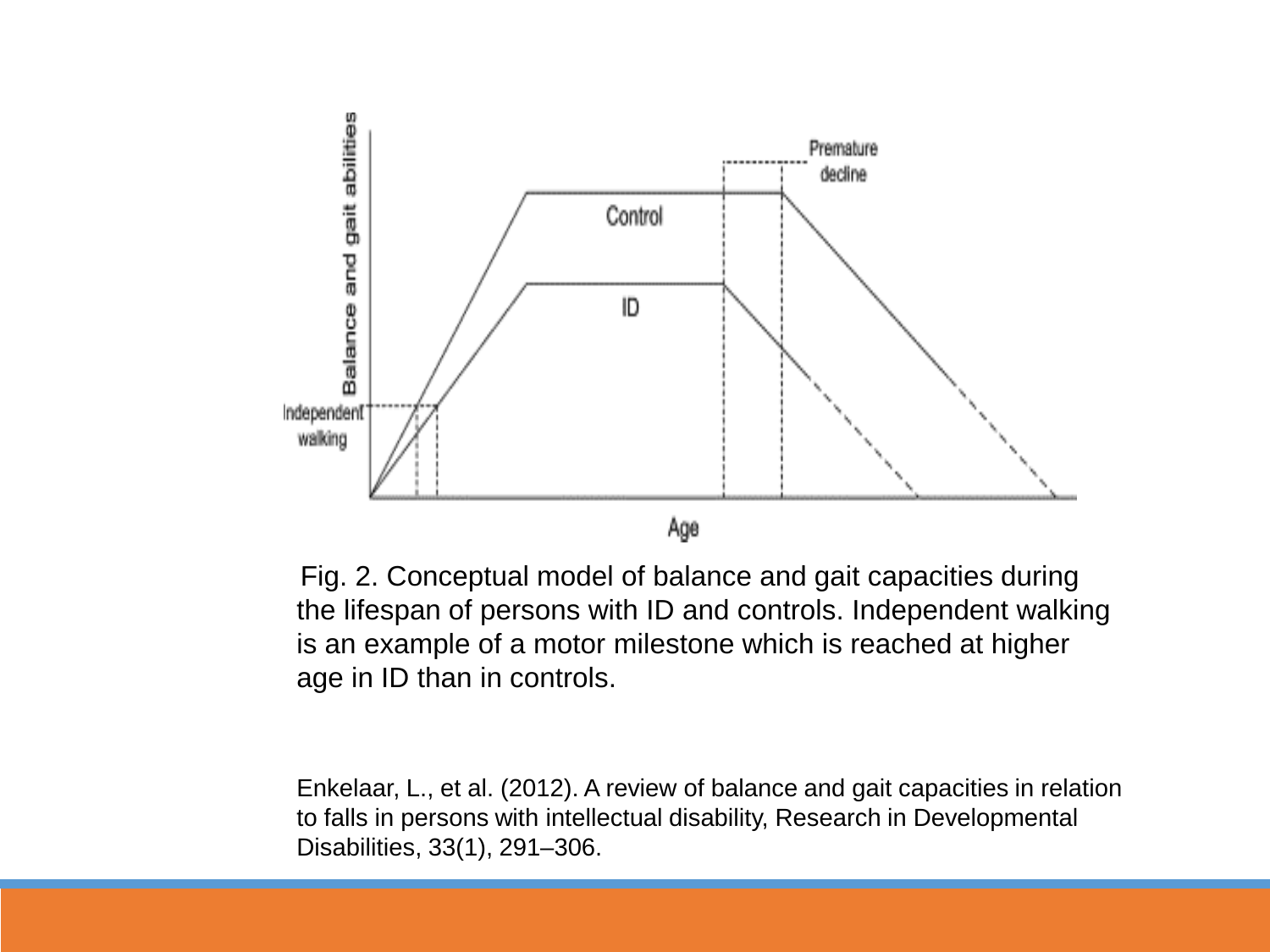#### Strength Assessment

#### ■30-second chair stand test

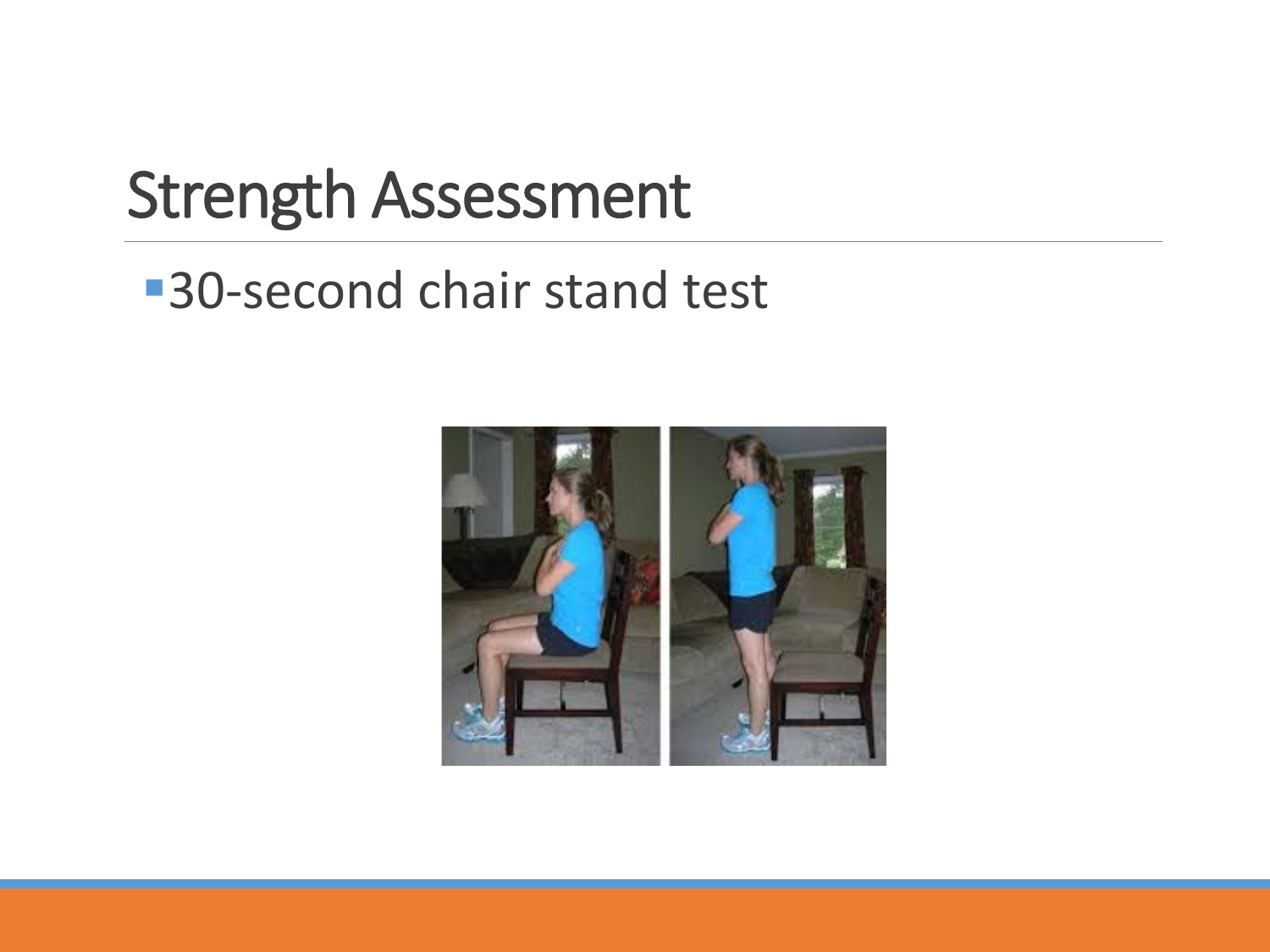#### Balance Assessments

#### **Timed up and go test**



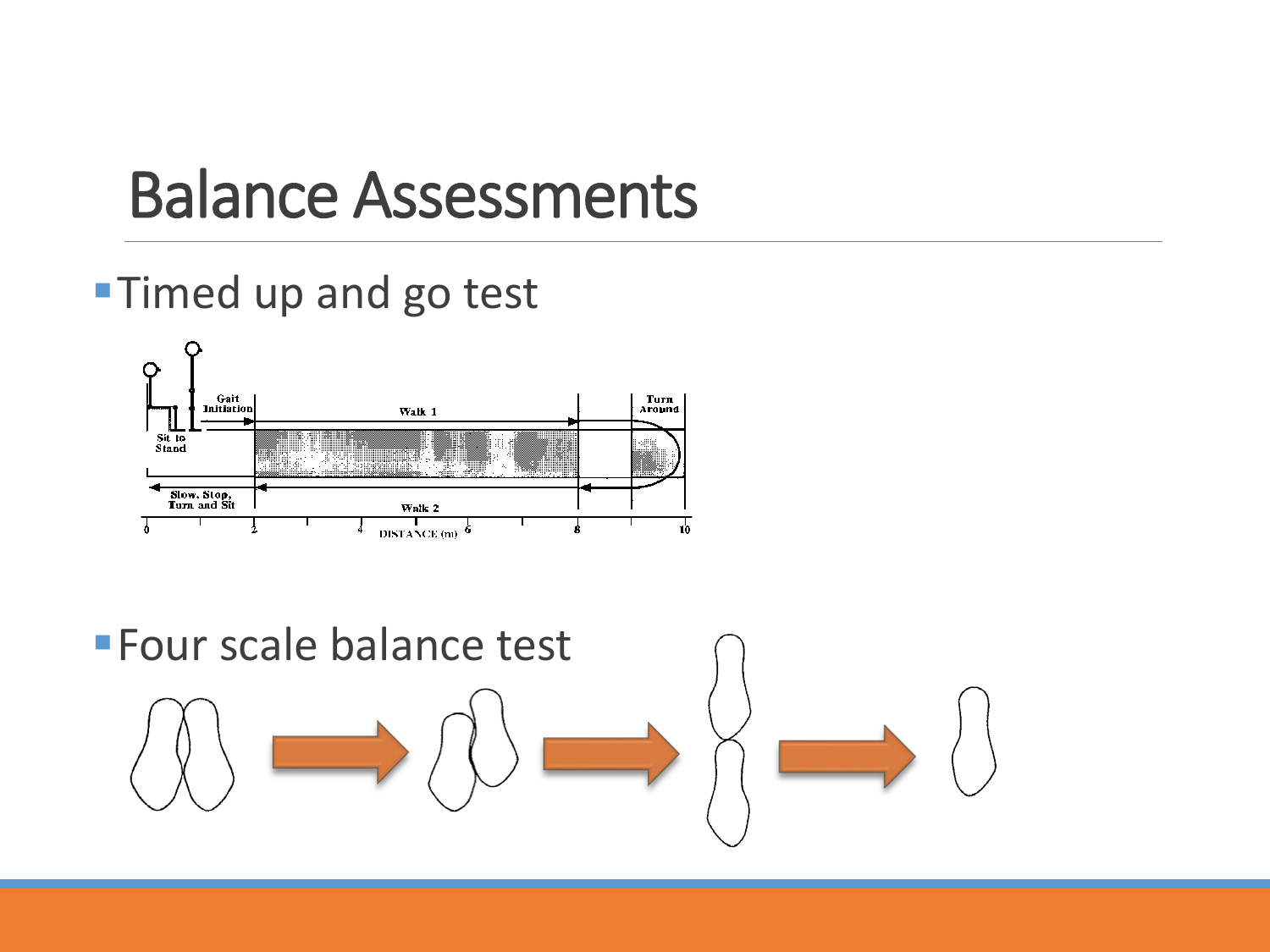### Core Elements of Evidence-Based Falls Prevention Interventions

Stepping On (Seven weekly 2-hour program sessions, a group workshop and individualized follow up)

**Improving lower limb balance and strength, improving environmental and behavioral** safety in both the home and community, and encouraging vision and medical screenings to check for poor vision and possible medication problems.

Tai Chi: Moving for Better Balance (one-hour, 2-3 times/week for 12 weeks)

- Using the classical Yang style (24 forms): multidirectional weight shifting, body alignment, and coordinated movement of arms, legs, and trunk
- **The Y is able to scale the program through a YMCA instructor delivery network in** Moving For Better Balance: This program uses 8 modified forms of Tai Chi instead of the 24 used in the study intervention.

The Otago Exercise Program (30 minutes exercise x 3/week + walk x 2 for one year)

- A PT delivers a home exercise program + monthly telephone calls
- An individually tailored program of muscle-strengthening and balance-retraining exercises of increasing difficulty, combined with a walking program.

Music-Based Multitask Exercise program (a one-hour class/week for 6 months)

Experienced instructors lead a one-hour class of modified Jaques-Dalcroze eurhythmics.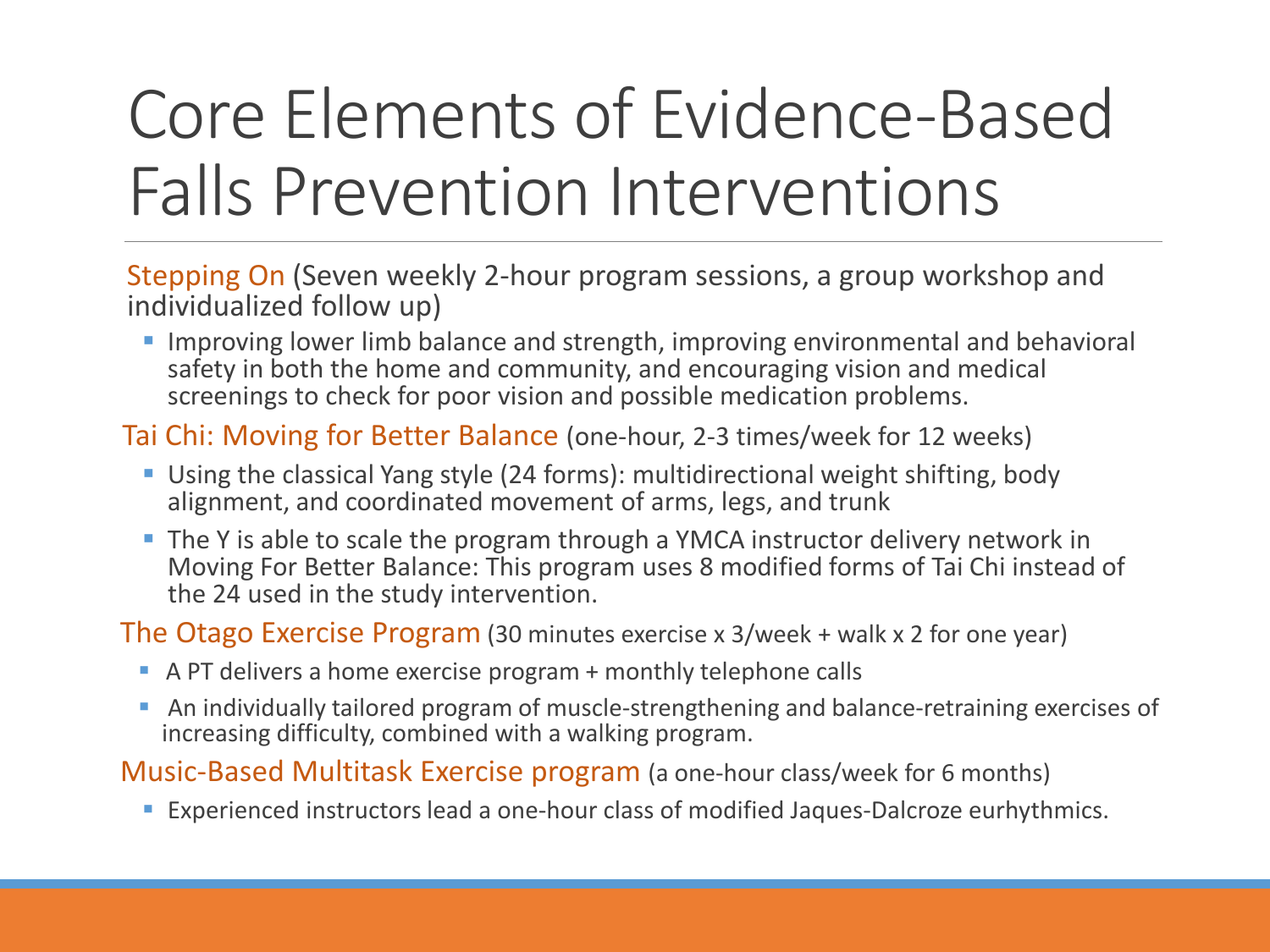# Selected Evidence-Based Falls Prevention Programs

**Stepping On** 

https://wihealthyaging.org/stepping-on

**Tai Chi: Moving for Better Balance** 

http://tjqmbb.org/ or contact local YMCA

**The Otago Exercise Program** 

<http://www.med.unc.edu/aging/cgec/exercise-program/tools>

Music-Based Multitask Exercise program

http://www.dalcrozeusa.org/ & Andrea.Trombetti@hcuge.ch

Source: Stevens JA, Burns ER. A CDC Compendium of Effective Fall Interventions: What Works for Community-Dwelling Older Adults. 3rd ed. Atlanta, GA: Centers for Disease Control and<br>Prevention, National Center for Injury Prevention and Control, 2015.

[http://www.cdc.gov/homeandrecreationalsafety/pdf/falls/cdc\\_falls\\_compendium-2015-a.pdf](http://www.cdc.gov/homeandrecreationalsafety/pdf/falls/cdc_falls_compendium-2015-a.pdf)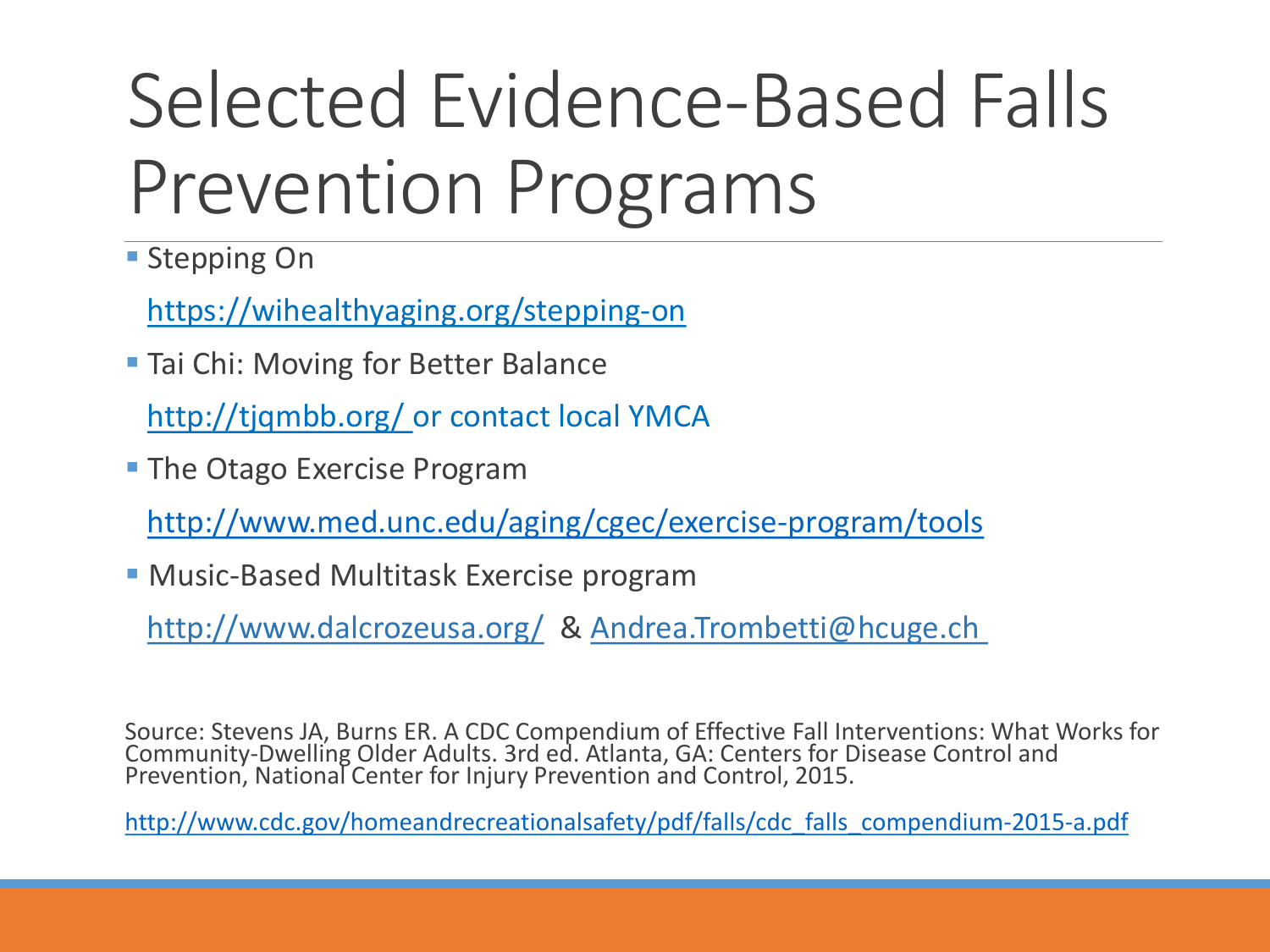# National Expert Panel on Physical Activity

- **For older adults at risk of falling, strong evidence exists** that regular physical activity is safe and reduces falls by about 30%.
- Most evidence supports a program of exercise with the following characteristics: 3 times per week of balance training and moderate intensity muscle-strengthening activities for 30 minutes per session and with additional encouragement to participate in moderate intensity walking activities 2 or more times per week for 30 minutes per session.
- Some evidence, albeit less consistent, suggests that tai chi exercises also reduces falls.

Source: [Https://health.gov/paguidelines/pdf/paguide.pdf](https://health.gov/paguidelines/pdf/paguide.pdf)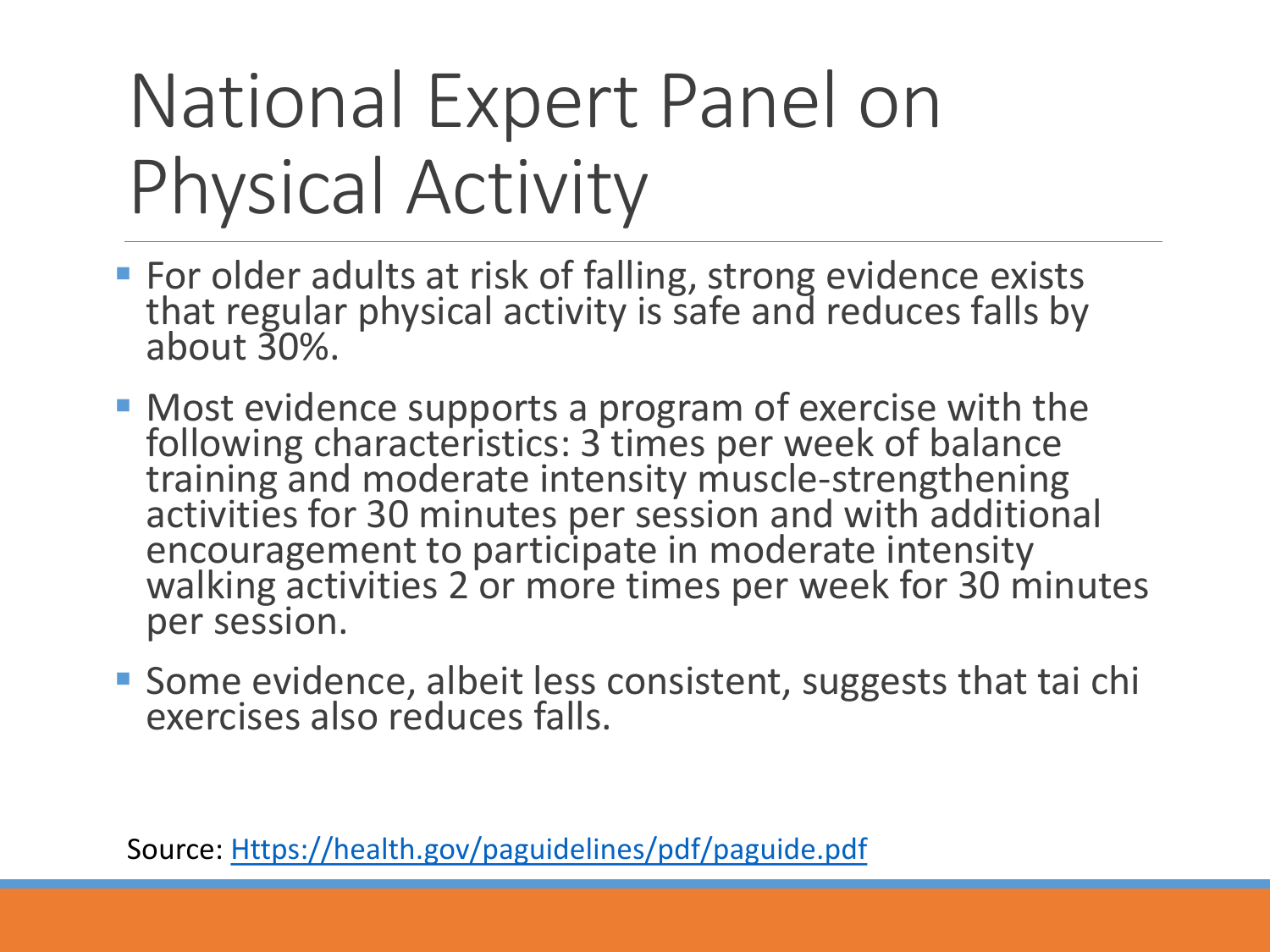### Martial Arts To Reduce Falls Risk

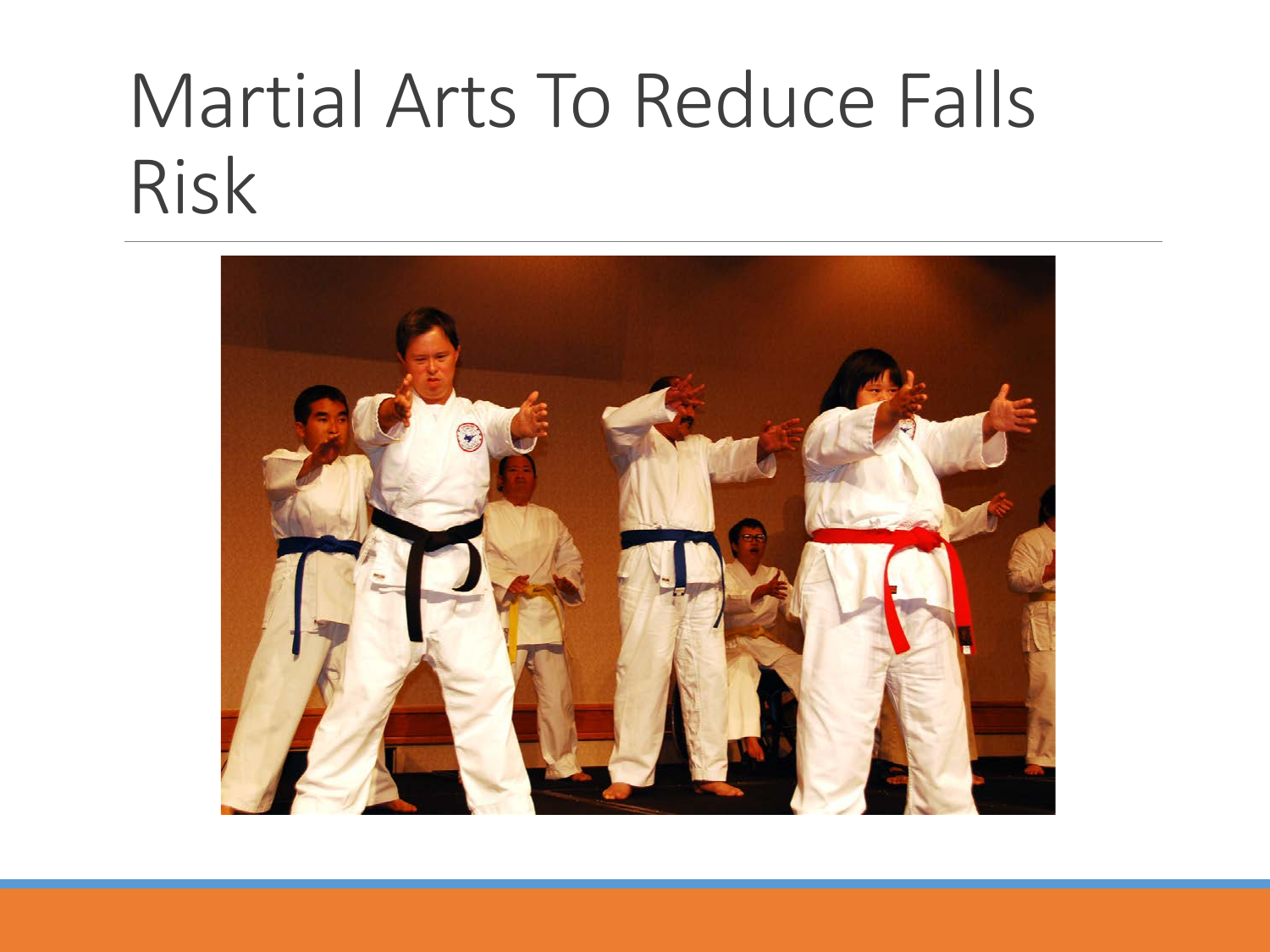# Martial Arts to Reduce Falls: A Case Story

Participated in a martial arts club at a local university for 2+ years

Video from a regional test

Play Video 1

[https://youtu.be/ONYn0Z30Z\\_k](https://youtu.be/ONYn0Z30Z_k)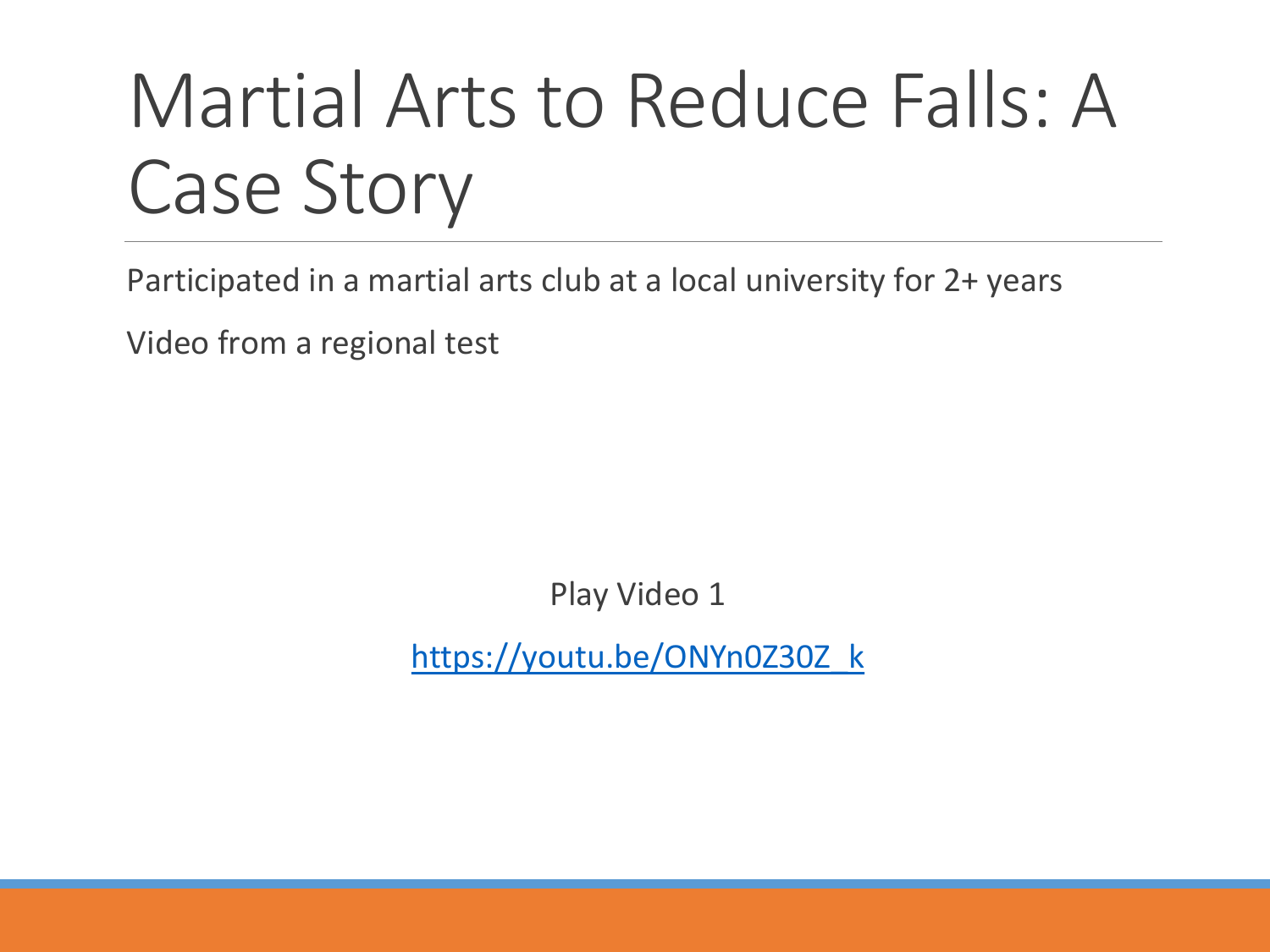# Potential benefits of martial arts

- **Physical fitness** 
	- Power, speed, strength, reaction speed
- **Learning to fall** 
	- Rolling and dropping
- **Mentality** 
	- Confidence, self-efficacy, awareness
- **Setting** 
	- Individualized attention adapted to individual's level of ability and performance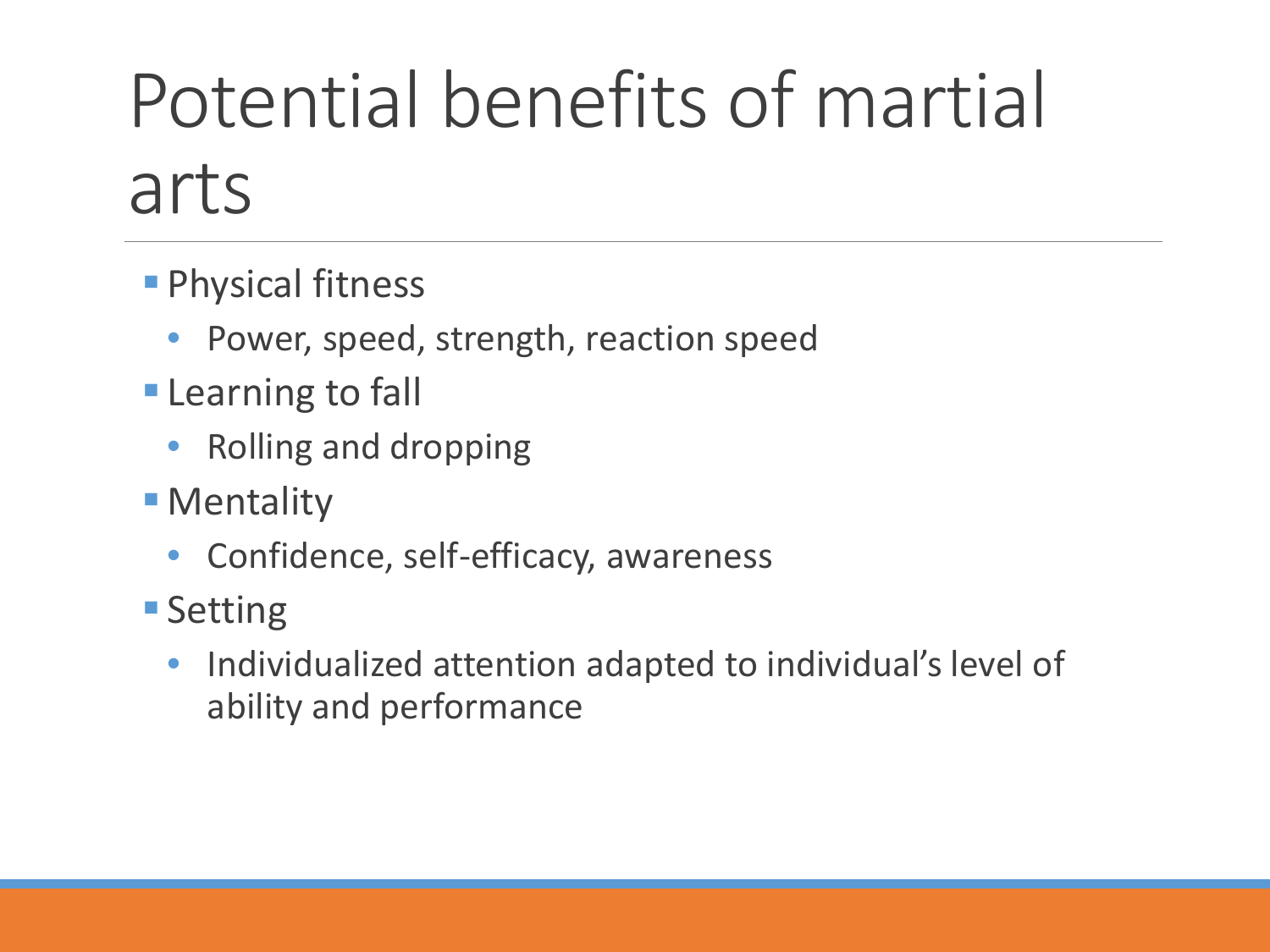# Exercises that can be implemented *today*

- **Posture assessment**
- **Seated exercises** 
	- Sitting upright, shifting weight, muscle contractions, leg extensions, etc.
- **Supported exercises** 
	- Using a chair, or railing to perform lower body and core exercises (e.g., squats)
- General fitness promotion (assess risk before beginning)

Links to information and exercises to prevent falls: [http://www.nchpad.org/388/2139/Don~t~Get~Tripped~Up~~The~Role~of~Fitness~in~Fall](http://www.nchpad.org/388/2139/Don%7Et%7EGet%7ETripped%7EUp%7E%7EThe%7ERole%7Eof%7EFitness%7Ein%7EFall%7EPrevention) ~Prevention

[http://www.nchpad.org/1078/5494/Senior~Corner~~ABC~s~of~Balance](http://www.nchpad.org/1078/5494/Senior%7ECorner%7E%7EABC%7Es%7Eof%7EBalance)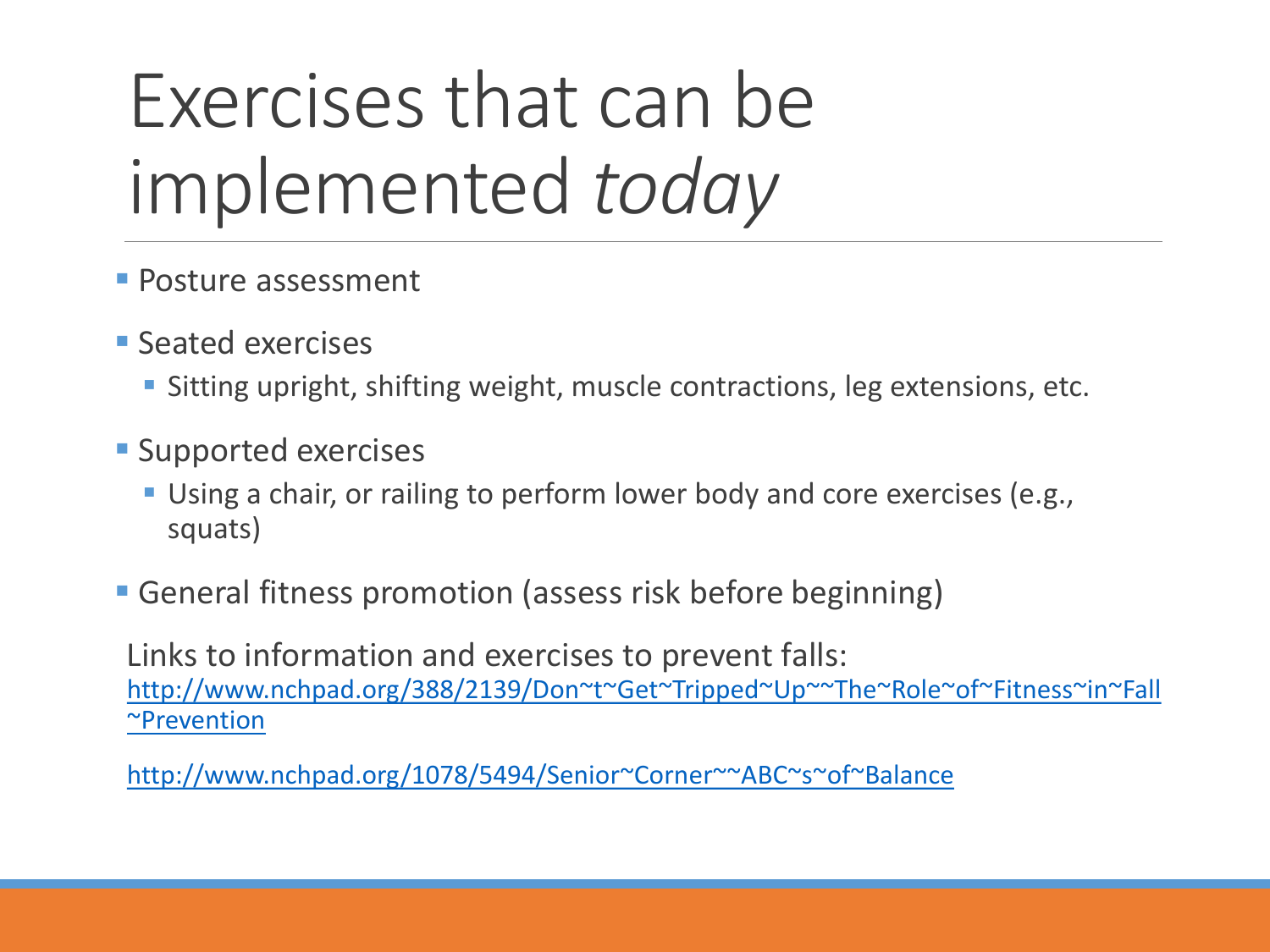# What's the Problem?

- **Many interventions found to be effective, including** falls prevention programs, fail to translate into meaningful practice outcomes across multiple contexts.
- What's discovered to be effective in one setting may not generalize to new settings – the 'devil is in the context.'
- **Successful adapted falls preventions programs may** never be identified from one community to another.
- Nothing is archived, synthesized (systematically) and used in future iterations.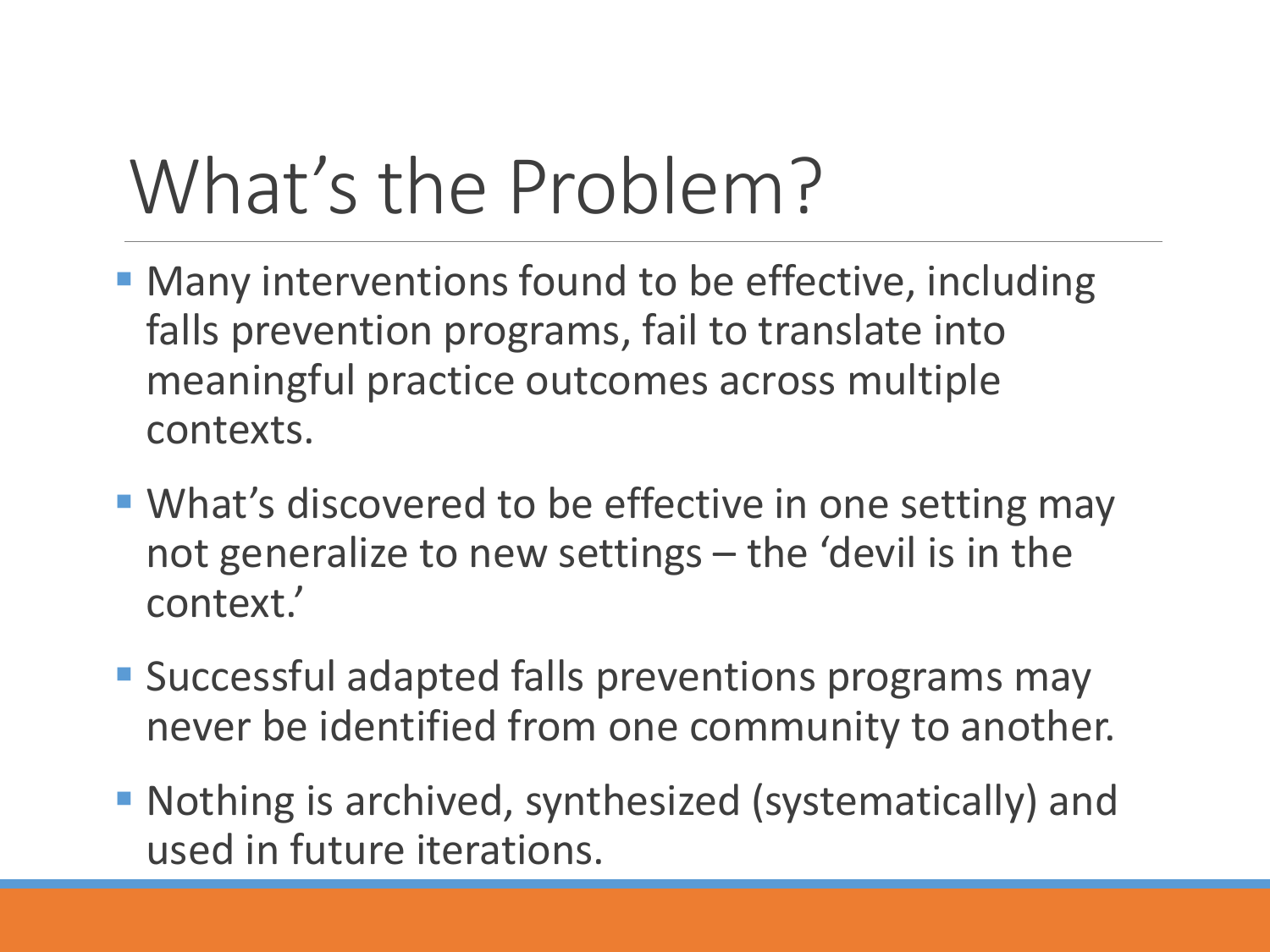

#### **New Funding Cycle 2016-2021**

WWW.NCHPAD.ORG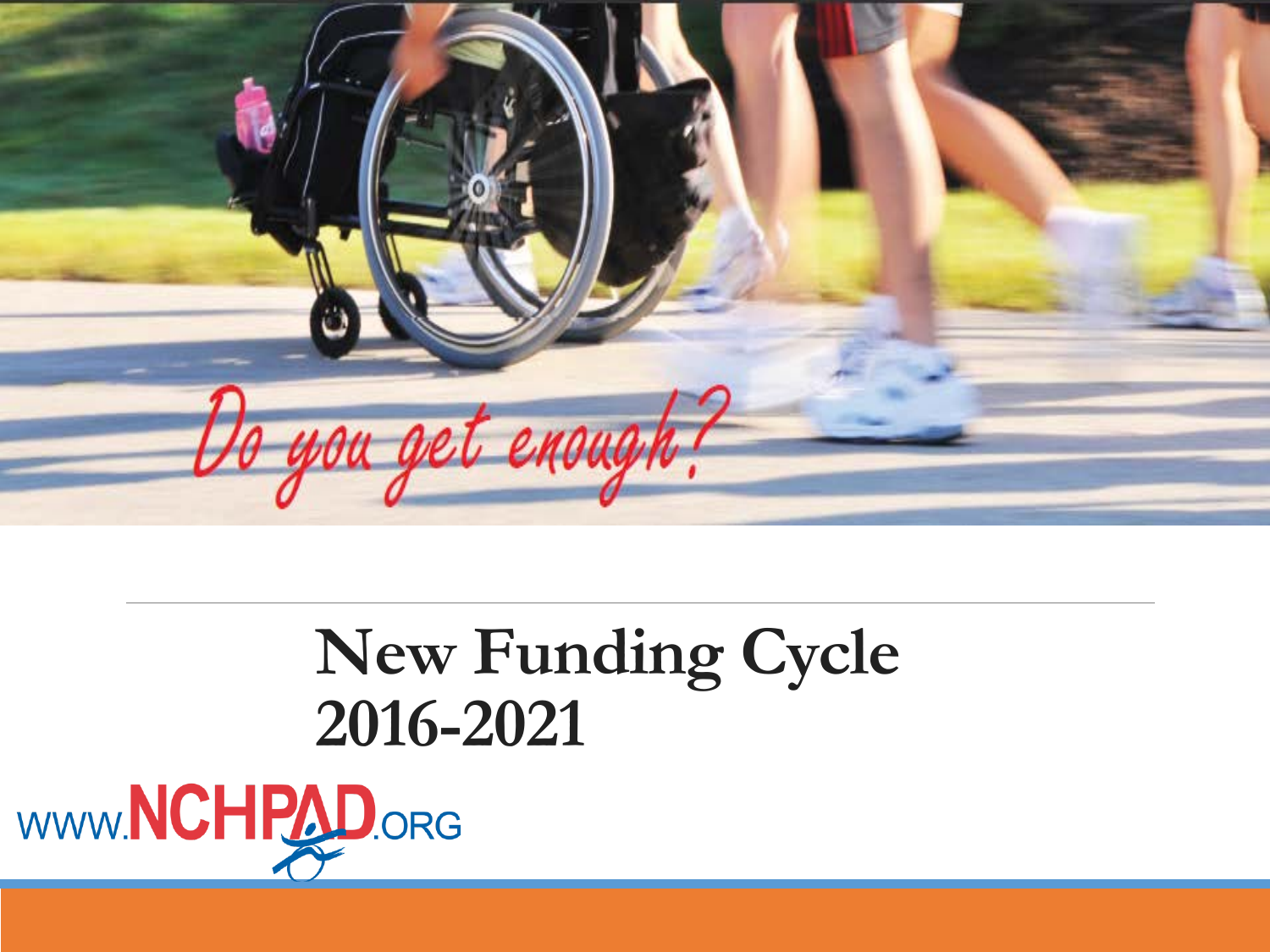# NCHPAD's Overarching Goal







**Disability Community** **Community** Health Inclusion



**World of** 

**Public Health**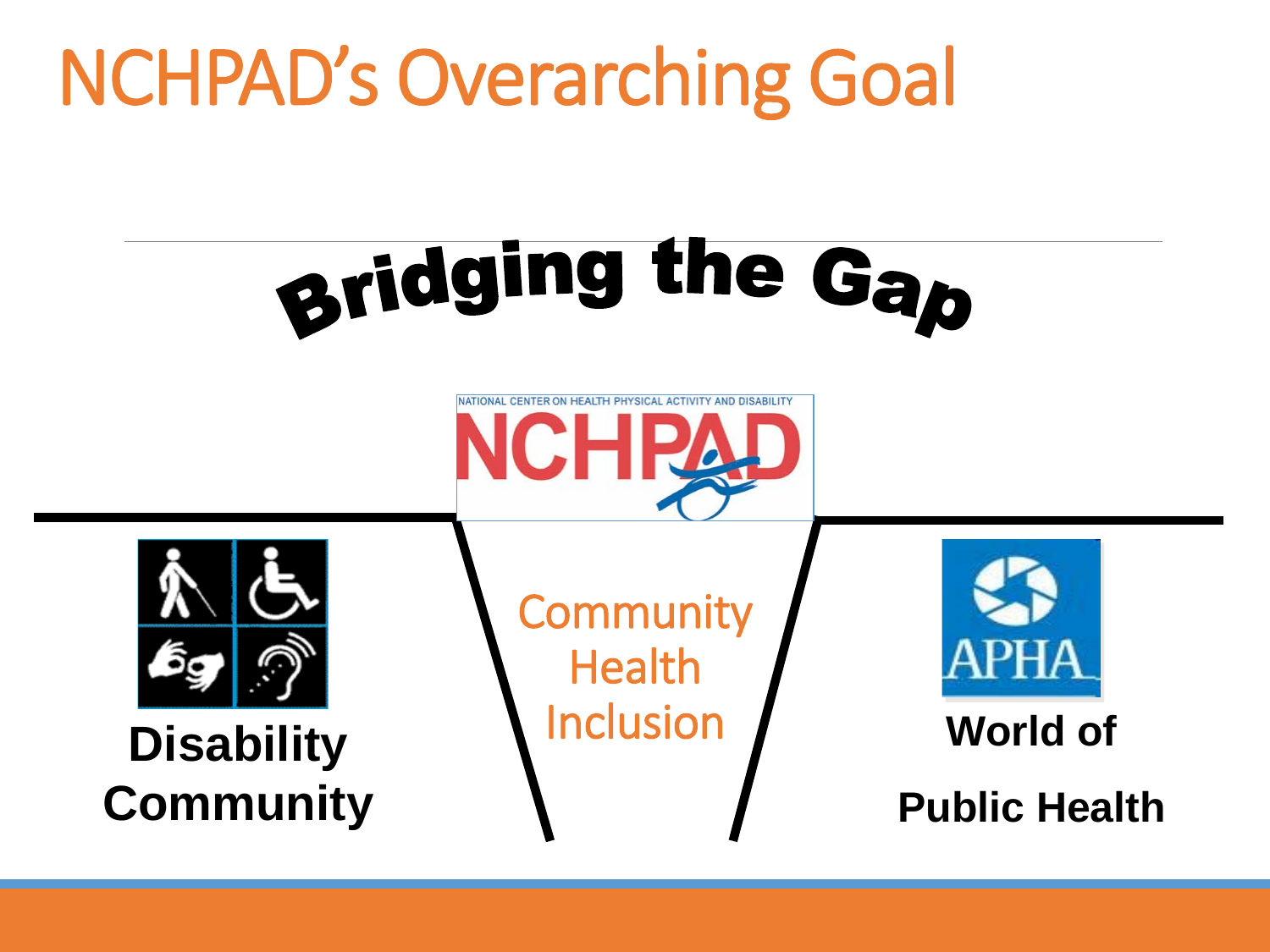#### MCHPAD Knowledge Adaptation, Translation and Scale up (N-KATS) Framework

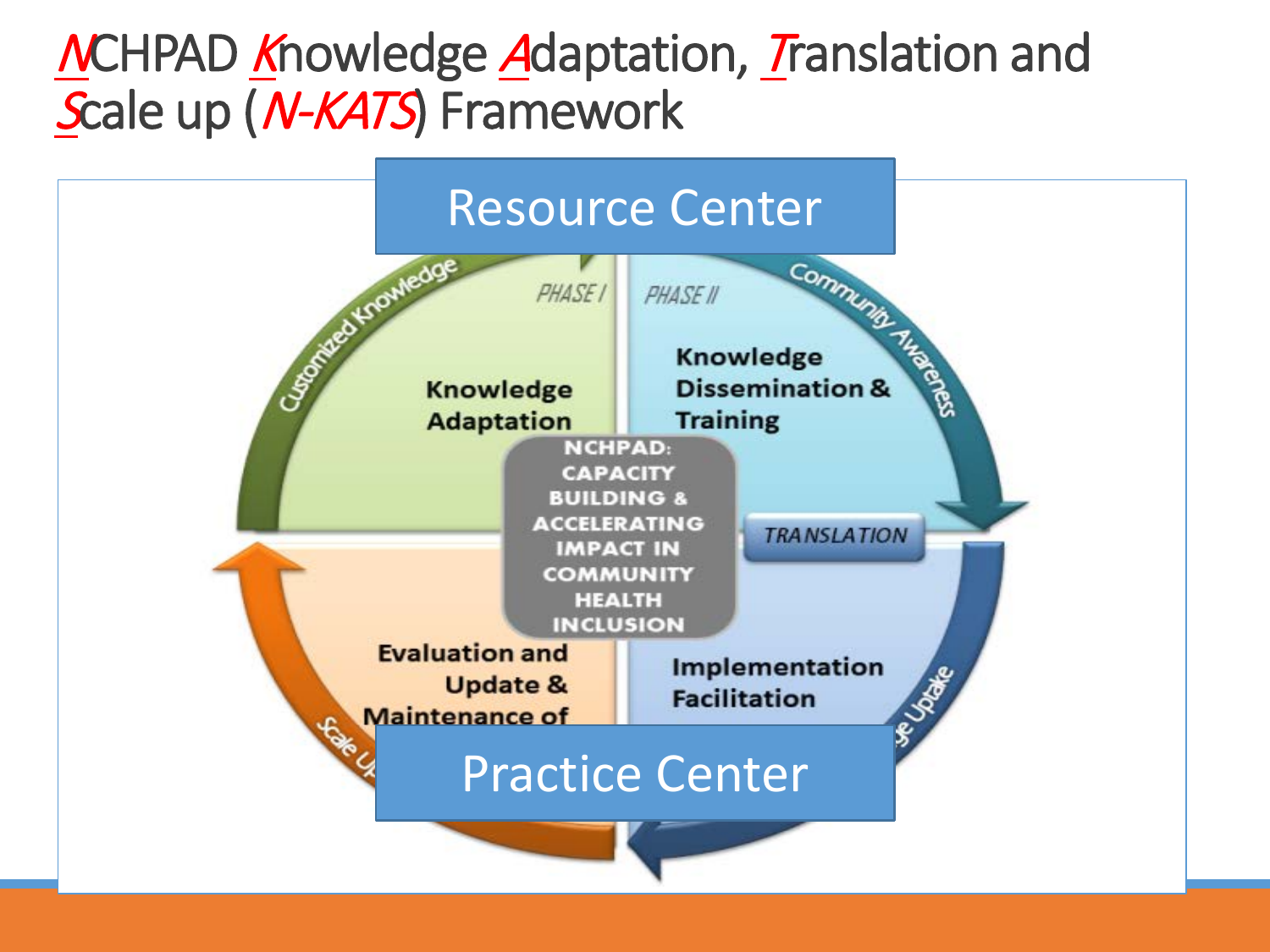# Practice & Policy Recommendations

JESSICA A. MINOR, MPP, AUCD AND CHRISTINE M. GROSSO, MS, AUCD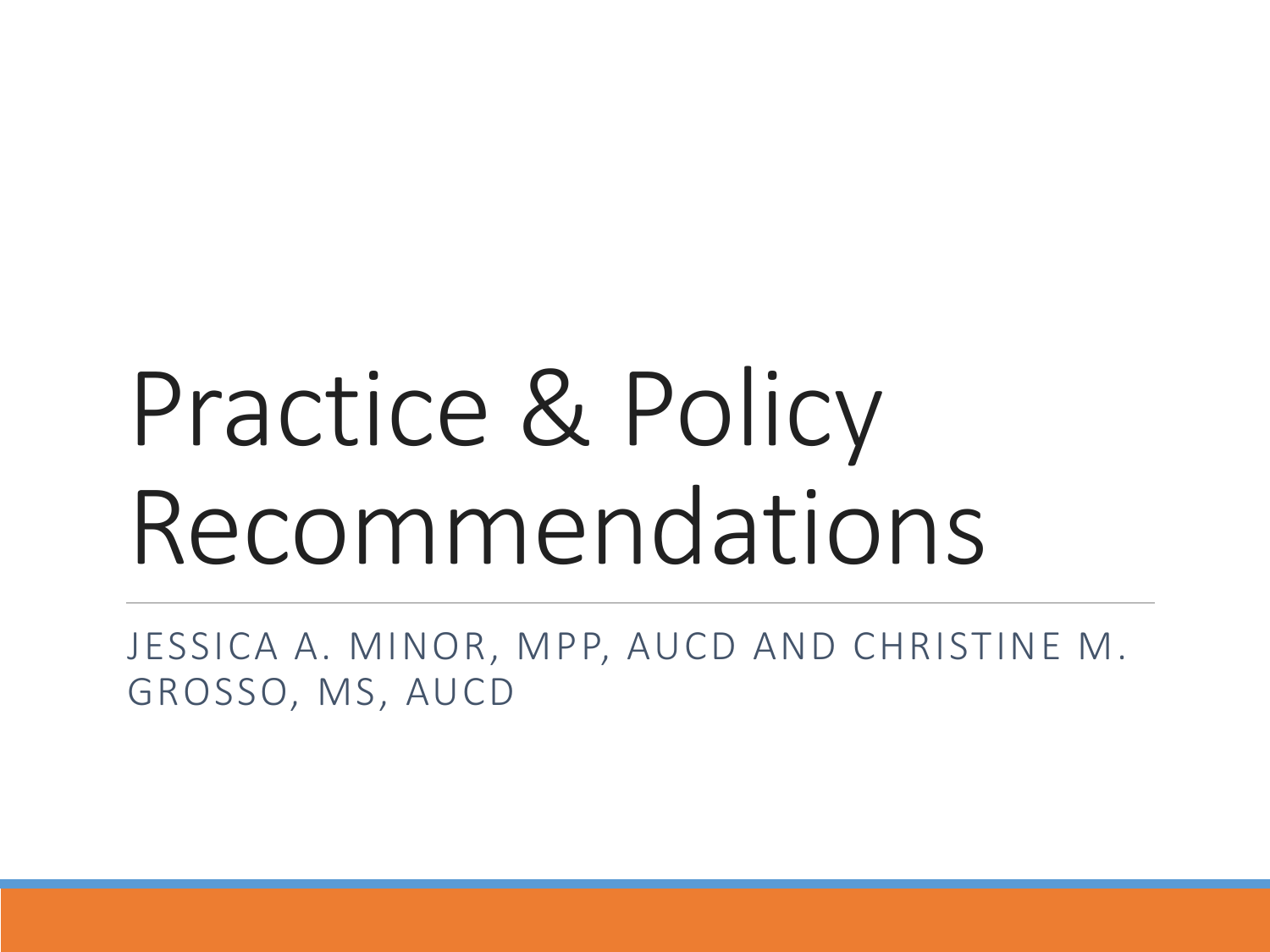# **Strategies**

*Helping to set the stage for proper policy implementation*

- **Partnerships with state-based falls prevention coalitions** and the ID community
- **Education to caregivers**
- **Reduce environmental factors**
- **Provide interventions that improve balance and strength**
- **Indentify more specific research**
- **Crate culturally and linguistic competent care**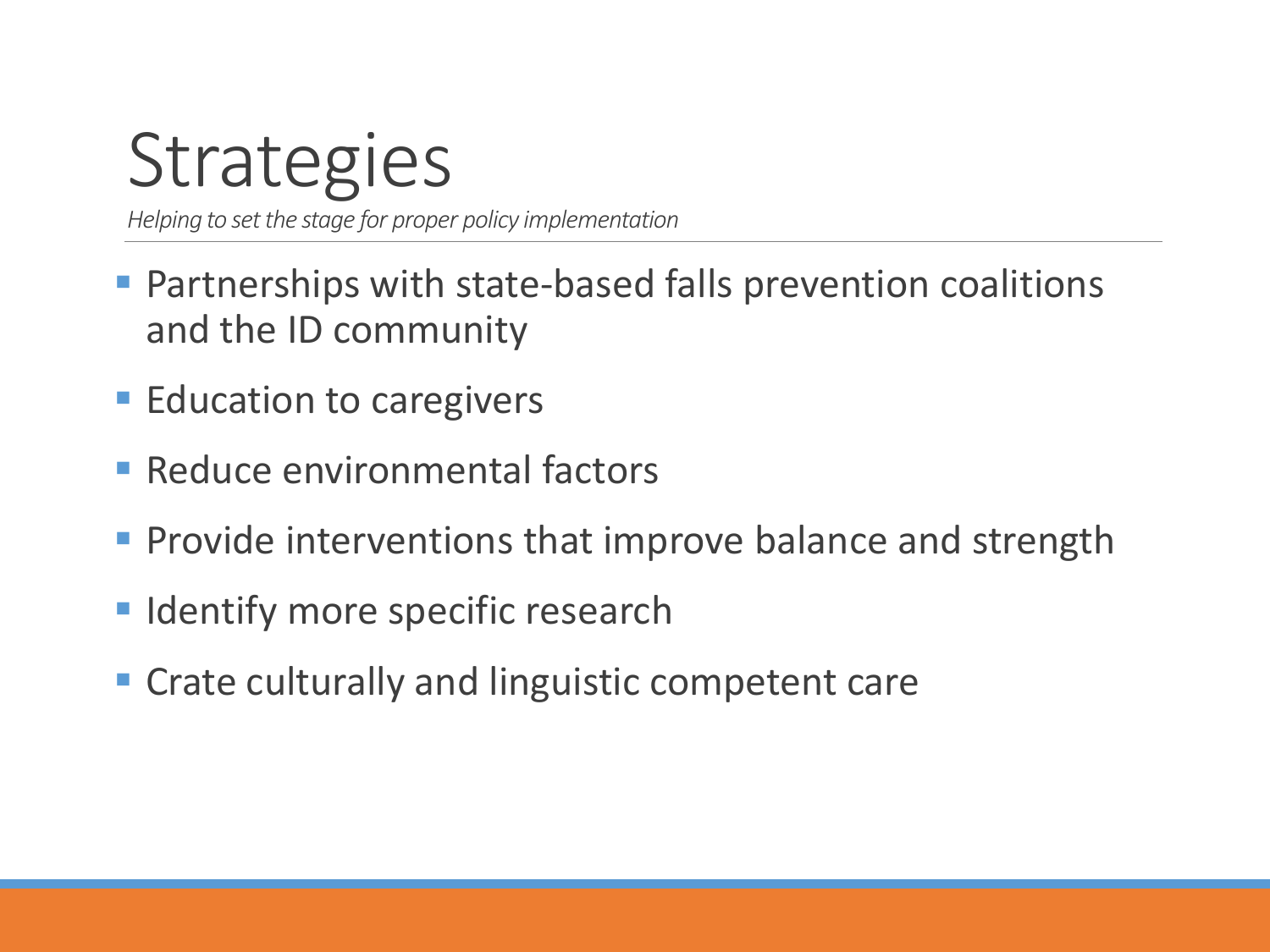# Policy Recommendations

- 1. Addition of language:
	- Medicare Part D
	- Older Americans Act
- 2. Falls prevention programming needs to be addressed within HCBS and MLTSS programs.
- 3. Request additional funding from the Prevention and Public Health Trust fund.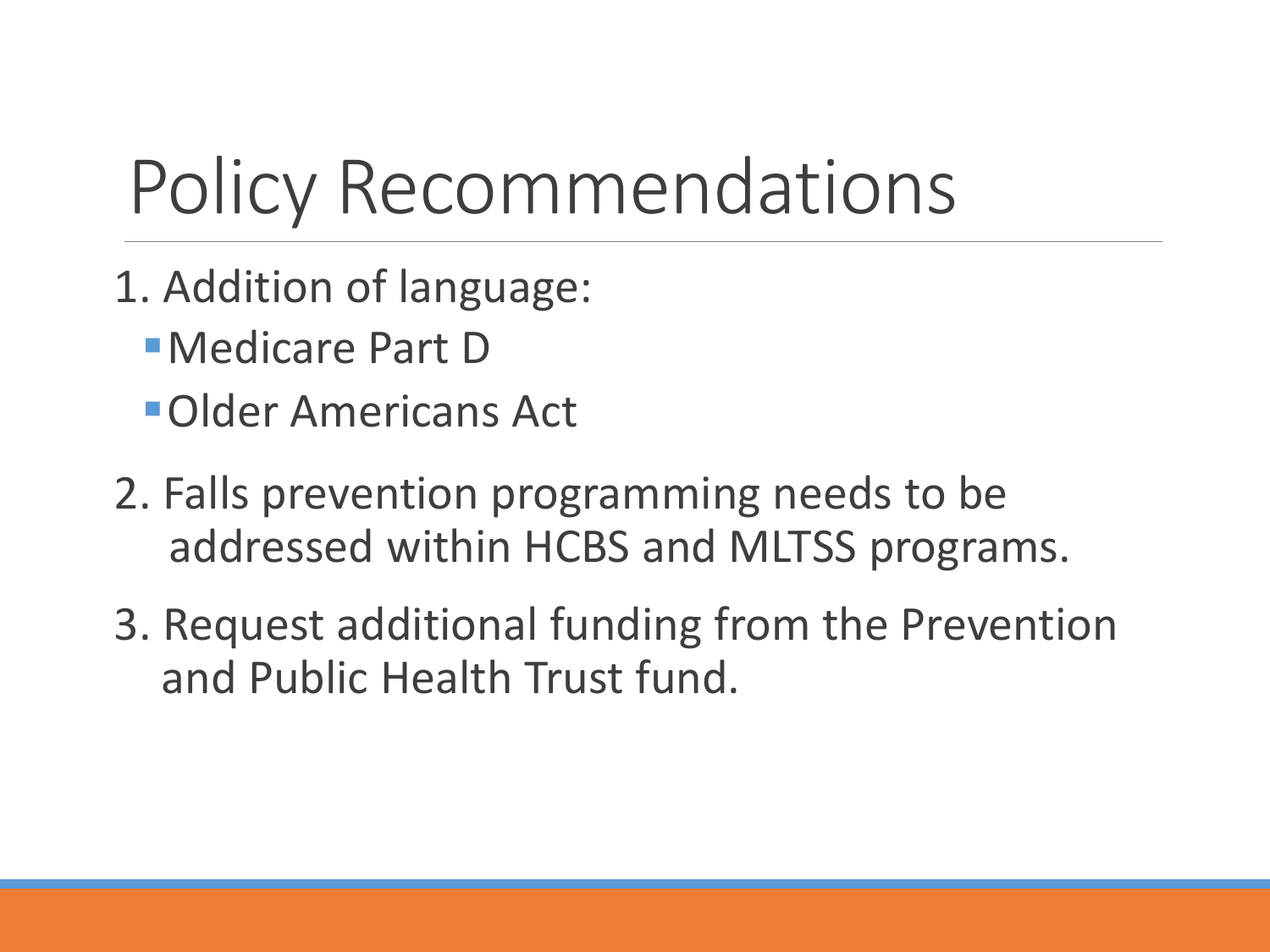# Additional Needs for Falls Prevention

- Falls risk assessment
- NIDILRR should invest more in research to adapt, test, and translate existing evidencebased falls prevention programs for people with ID
	- **Medicaid Incentives for Prevention of Chronic** Diseases program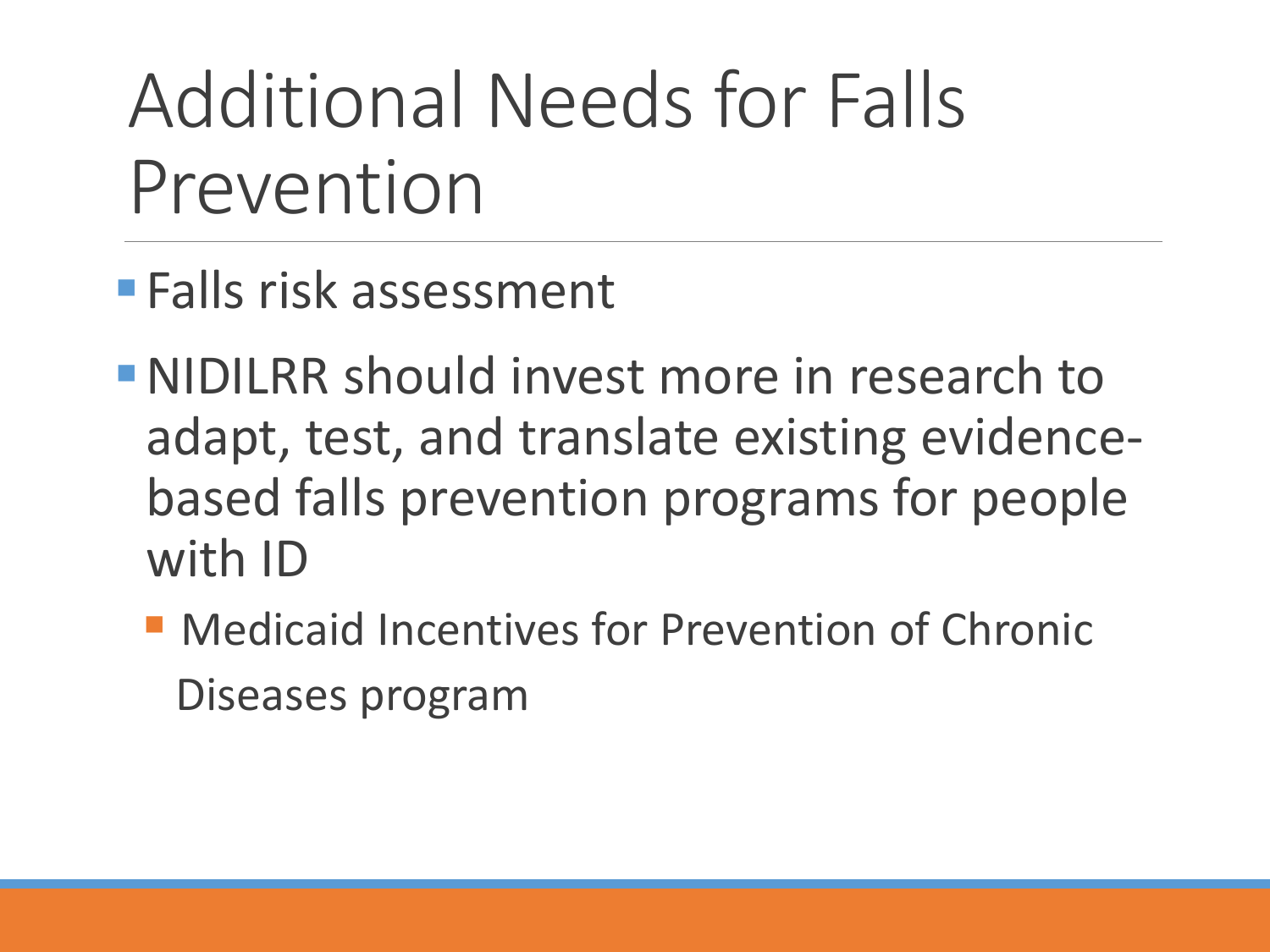### Issue Brief

Policy to Practice: Falls in Adults with **Intellectual Disabilities** 



**Download Issue Brief Here <http://bit.ly/2aHYZG0>**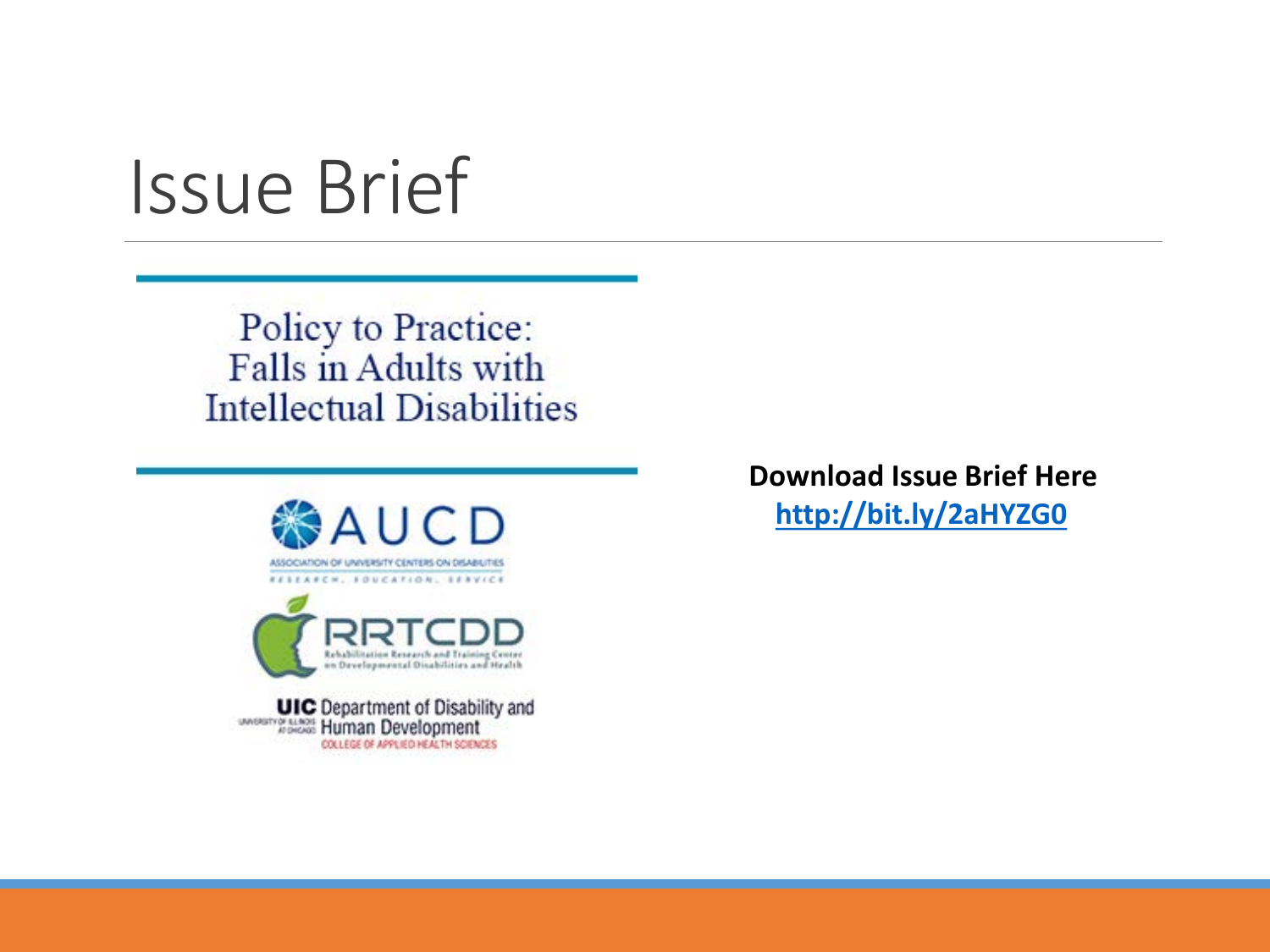# Acknowledgements

The contents of this presentation were developed under a grant from the US Department of Health and Human Services, NIDILRR grant number 90RT5020 (Rehabilitation and Research Training Center on Developmental Disabilities and Health). However, those contents do not necessarily represent the policy of the US Department of Health and Human Services, and you should not assume endorsement by the Federal Government.